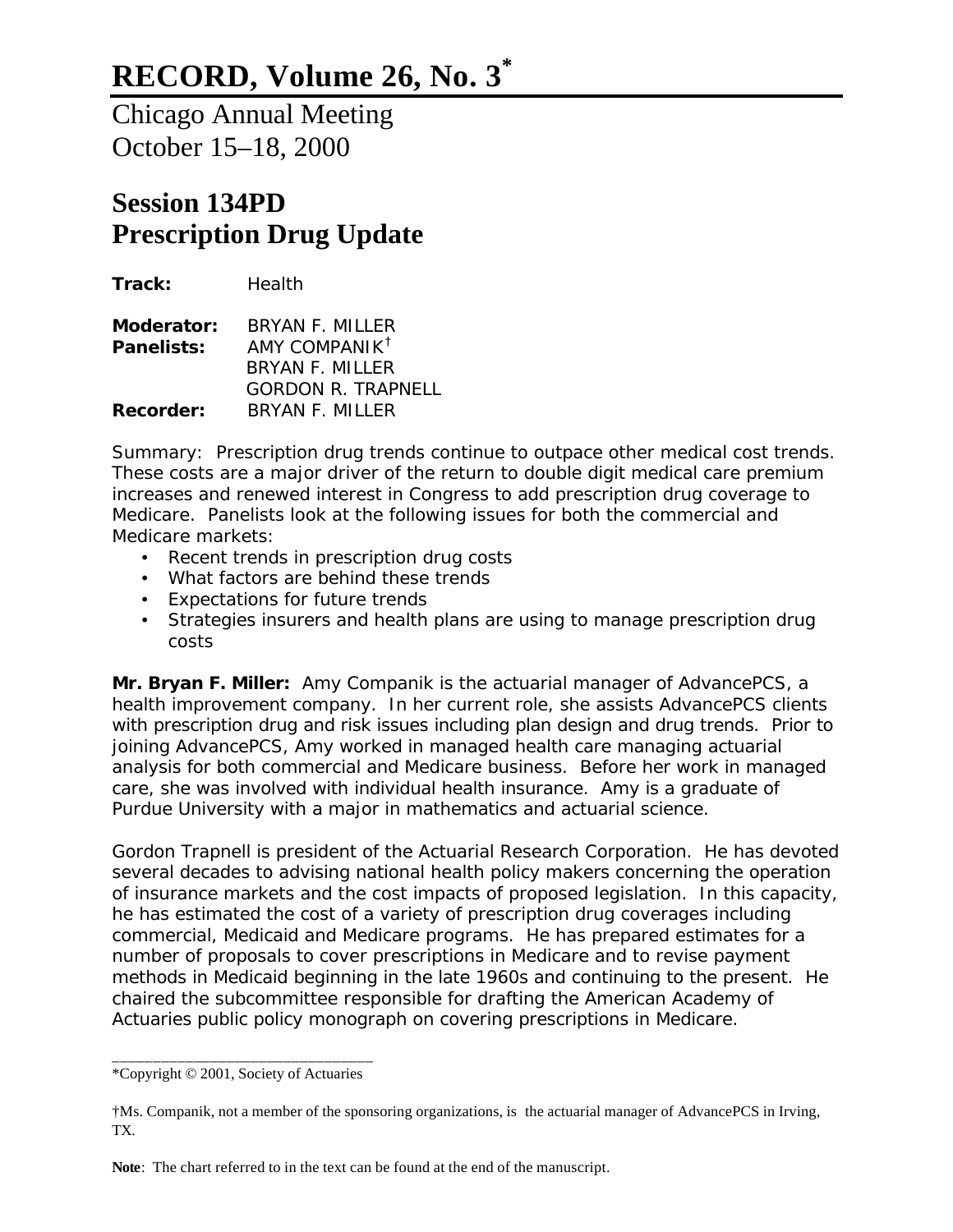I'm the vice president and chief actuary of Blue Cross and Blue Shield of Kansas City, having been named to that position in May 2000. I've spent about 11 years in Kansas City. Prior to that, I worked in the actuarial development program with The Prudential in Newark, New Jersey. In my current position, I have general rating authority for our commercial, Medicare and Medicaid managed care business. The focus of my presentation today will be on our commercial block.

Our basic program builds on what you've heard in previous sessions. One of our concerns in laying out the design for this session was not to overlap too much with what you have already heard. There has been an awful lot of discussion of prescription drugs, and rightly so.

Amy and I will be more strategic in focus, looking at the kinds of things we, as actuaries, can do within our companies to either stem the tide or try to hold back a little bit on the rising cost of prescription drugs. Then we'll let Gordon give us an idea of how the proposals for the Medicare prescription drug coverage came about and why we are where we are.

I'll begin with the view of a commercial market HMO actuary. One of the more popular plan designs among commercial programs is a three-tier prescription drug program. A study by Scott-Levin indicates that 80% of HMOs and pharmacy benefit managers (PBMs) are now offering a three-tier prescription drug program. That's up from just 60% last year and only 35% two years ago. However, only 35% of lives are currently covered in a three-tier prescription drug program, so there's a gap between the offering of those programs and who is actually accepting it.

Blue Cross and Blue Shield of Kansas City first implemented a three-tier drug program in March 1998. As many of you who insure commercial blocks know, your largest accounts generally renew on a calendar basis. So it's well over a year before the true impacts of plan design changes can be understood.

The drivers behind this change are probably the same drivers that you see. Certainly, the trend in drugs was something that we have acknowledged for a long period of time. It contributed to the unfortunate task of delivering significant rate increases to a lot of our accounts. As a result of that, consultants, brokers, and accountants themselves were asking, "What can you do to help manage these costs?" This was certainly one of the primary drivers of moving to this kind of program.

There was an increasing trend over the 1990s of moving drugs out of a major medical indemnity approach where they're paid in the same manner as other claims. The convenience and the savings that prescription drug cards offer also led to significant plan designs as the decade evolved.

From a customer service standpoint, the concept of coinsurance may be one that we, as actuaries, understand much more readily adapts to changes in cost because the insured's share of the cost would increase as the price of the drugs would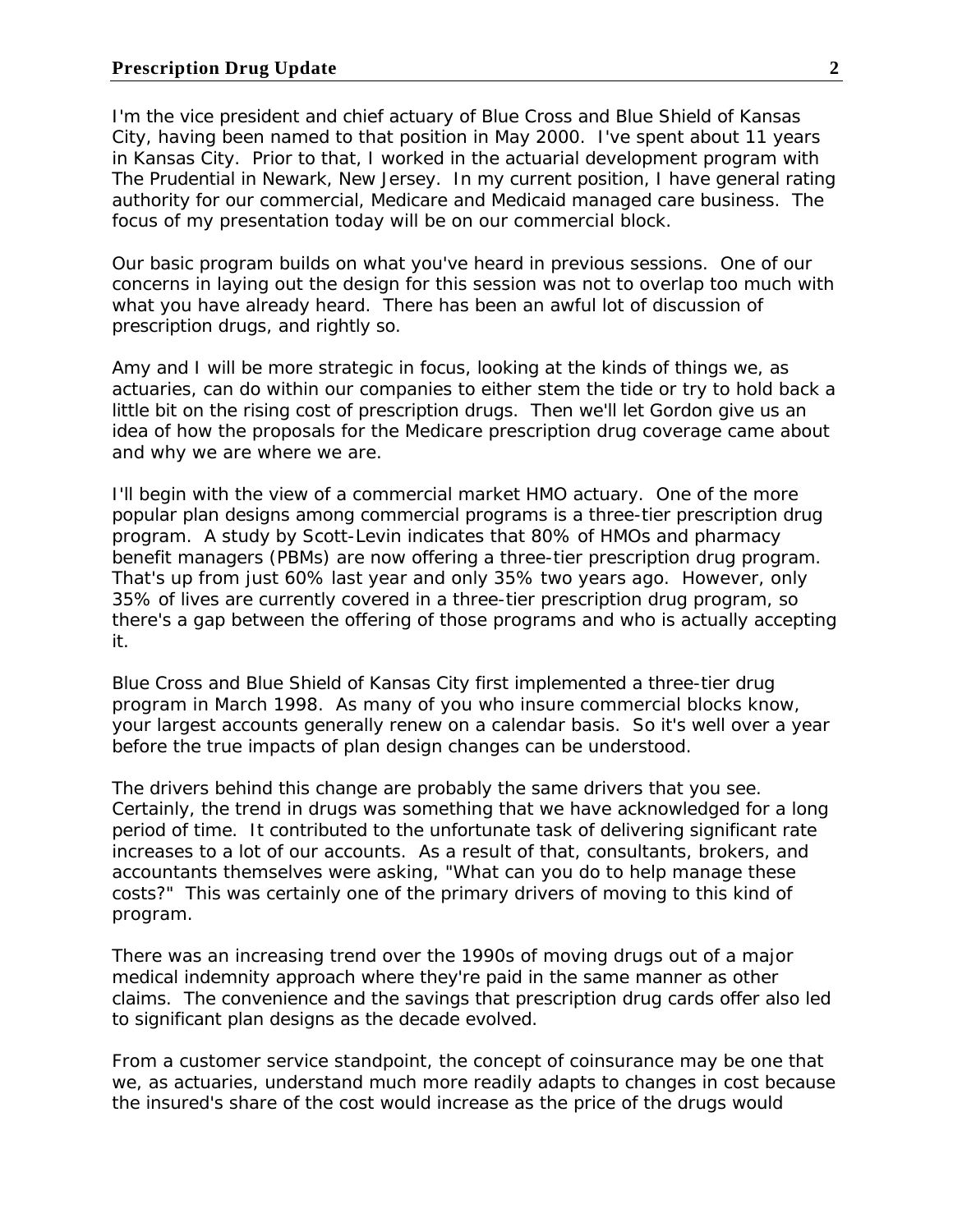increase. However, when insureds go in to a pharmacy, they prefer to know how much they're going to pay for a prescription drug and not be surprised at the counter. This was another element. As I go through some of our historical plan design development, you'll see this dissatisfaction and its effect on plan design.

Another element of our benefit design that was increasingly becoming bothersome to a lot of our customers was the fact that we had fairly low annual limits. Certainly, the primary impact was to hold down costs, but it was still an issue among our customers that many of them wanted to avoid. They would be willing to accept higher payments on the front end if you wouldn't shut those people off who are in the greatest need of drugs.

Let me take you through a four-year period of the evolution of our basic drug plan designs. I hope it's similar to what many of you have experienced, but I also hope that it gives you an idea of some of the issues that I've mentioned already and how they worked their way into our basic plan designs.

I tallied the most popular plan designs of our medium-sized groups, say 50–500 employee cases, over the period 1996 to 1999. In 1996 the most common plan design started with a \$5 generic and \$8 brand co-payment, and then the insured was responsible for 20% of the remaining cost. The mail order co-payments at that time did not favor brand or generic. There was simply a flat \$10 co-payment. We still had a fairly low annual benefit limit of \$3,500.

As we move to 1997, to fight the inflation that was occurring, the flat co-payments in advance of the coinsurance moved from \$5 and \$8 to \$8 and \$12. The other thing you begin to see in 1997 is the removal of some of the coinsurance as certain accounts wanted to do away with that aspect. Moving the co-payments from \$5 to \$8 and \$8 to \$12 should result in some offset of the drug trend. But the removal of the coinsurance may actually result in an increase in benefits, which may have exacerbated the claim trends we were experiencing.

As I said, in March 1988, we began to implement a three-tier drug co-payment system. For those of you who may not have been through this process, you simply split your brand name drugs into two categories. For the most part, although it's not absolutely true, single-source drugs for which there is no generic equivalent go into the second tier. Multi-source drugs for which there generally is an equivalent on the generic side goes into the third and highest tier with the intent of moving folks to the generic equivalents when they're available.

There was a significant change in the mail order co-payments for the first time. While in the past we showed no preference for mail order between generics and brands, now we set up a two times co-payment. A 30-day supply of generic was \$5, for example, and the mail order of a 90-day supply was \$10. So we charged two times the co-payment for three times the product. From the customer's viewpoint, it seemed like a good deal.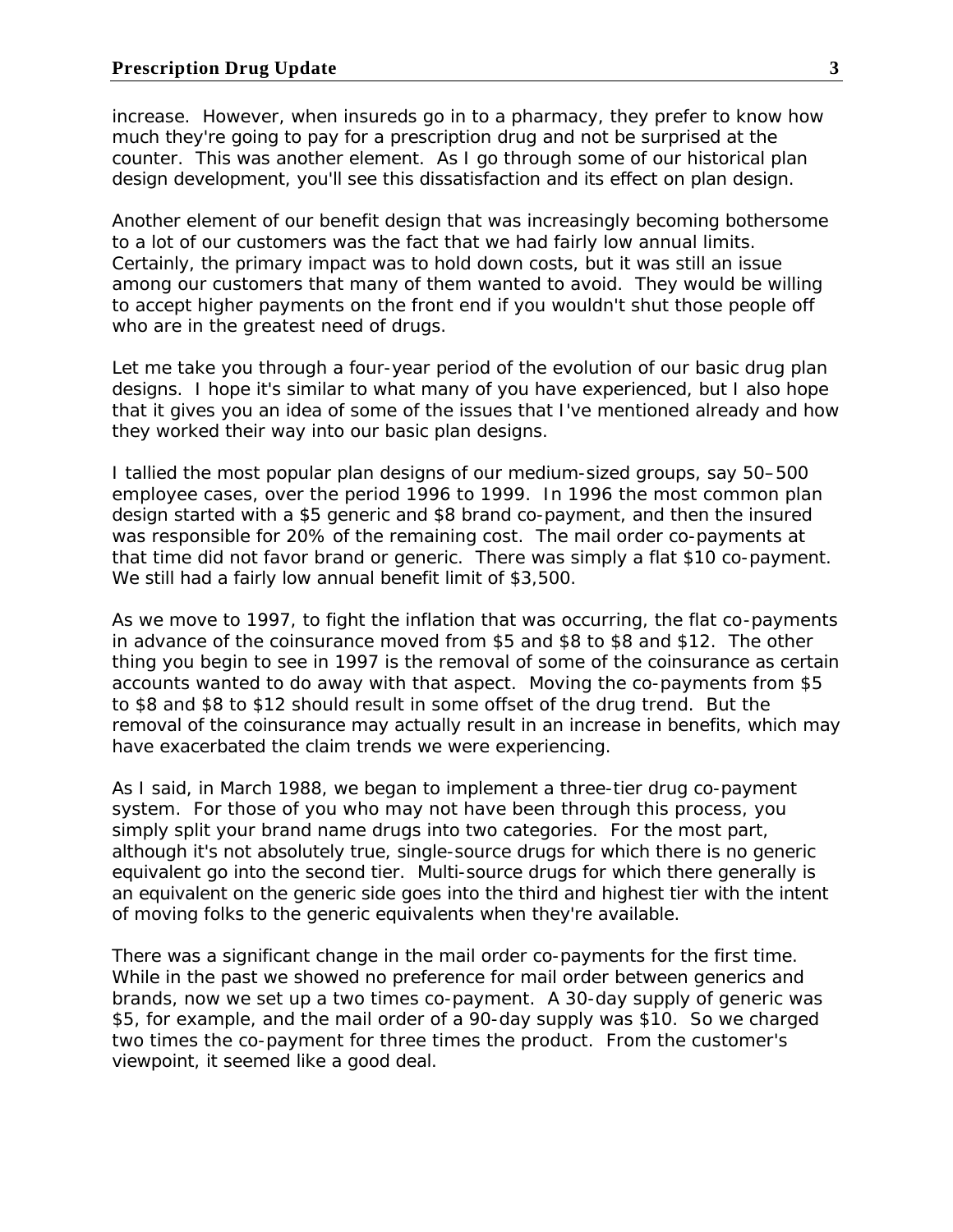The annual limits were still in place. But by the time we get to 1999, the most popular plan had no drug limit. The pressure to increase those limits finally bore fruit. The co-payments increased again in 1999 to a \$10/20/30 with \$20/40/60 on the mail order with no limit. The evolution over just a three-year period showed significant change from a coinsurance system to a co-payment system. At each interval between the two years, you see significant changes in the amount of those co-payments.

What I want to do now is to show you our results in Chart 1. If they are not indicative of your experience, I certainly hope you will contradict any conclusions I might draw from our experiment with three-tier drug programs. I want to show you what has happened with our per member per month (PMPM) drug claims by segment because I think there are some significant differences; some in plan design, but also some in the nature of certain segments of our business, and why they result in different drug trends.

Our individual PPO program seems to be bucking the trend of most segments in that the trend is fairly flat on a PMPM basis. Part of that I think is due to the inherent characteristics of the individual PPO market. First, it's more tightly underwritten than other programs. Second, there's greater turnover in this product than there will be in most group products.

The combination of those two effects means that your underwriting takes much longer to wear off. The fact that people use this product as a transitional product between group coverages or as a temporary coverage means that the average duration never gets to be as great as in group coverages. So you see that despite the significant trends that we all have experienced in the industry, that particular line held its own.

As you look in the middle of the chart, you see our small group coverages. I think this makes sense as you move from the smallest product (individual) up to the large group products in that market we do have some underwriting latitude in small group. The effect of going to the three-tier program in 1998 and 1999 may have had an impact, but the slope of the line continues pretty much unabated into 2000.

The more noticeable effect of our three-tier conversion can be seen in the large group market. You see that although we began this process in early 1998, the PPO products showed a decrease that year. A lot of that can be attributed, I think, to the benefit design changes. Our large group plans, as I'm sure do yours, had richer benefits than in the small group and individual markets. Many large employers took the opportunity, when we presented them with a new set of plan designs, to step back somewhat by raising the co-payments. That is evident in the results. The HMO product in the large group segment didn't show any cost reduction in 1998. This has to do with what I mentioned earlier in that many of them did not renew with us until January 1999, so the conversion of the plan didn't occur until then. Therefore, it took an extra year for the impact to emerge.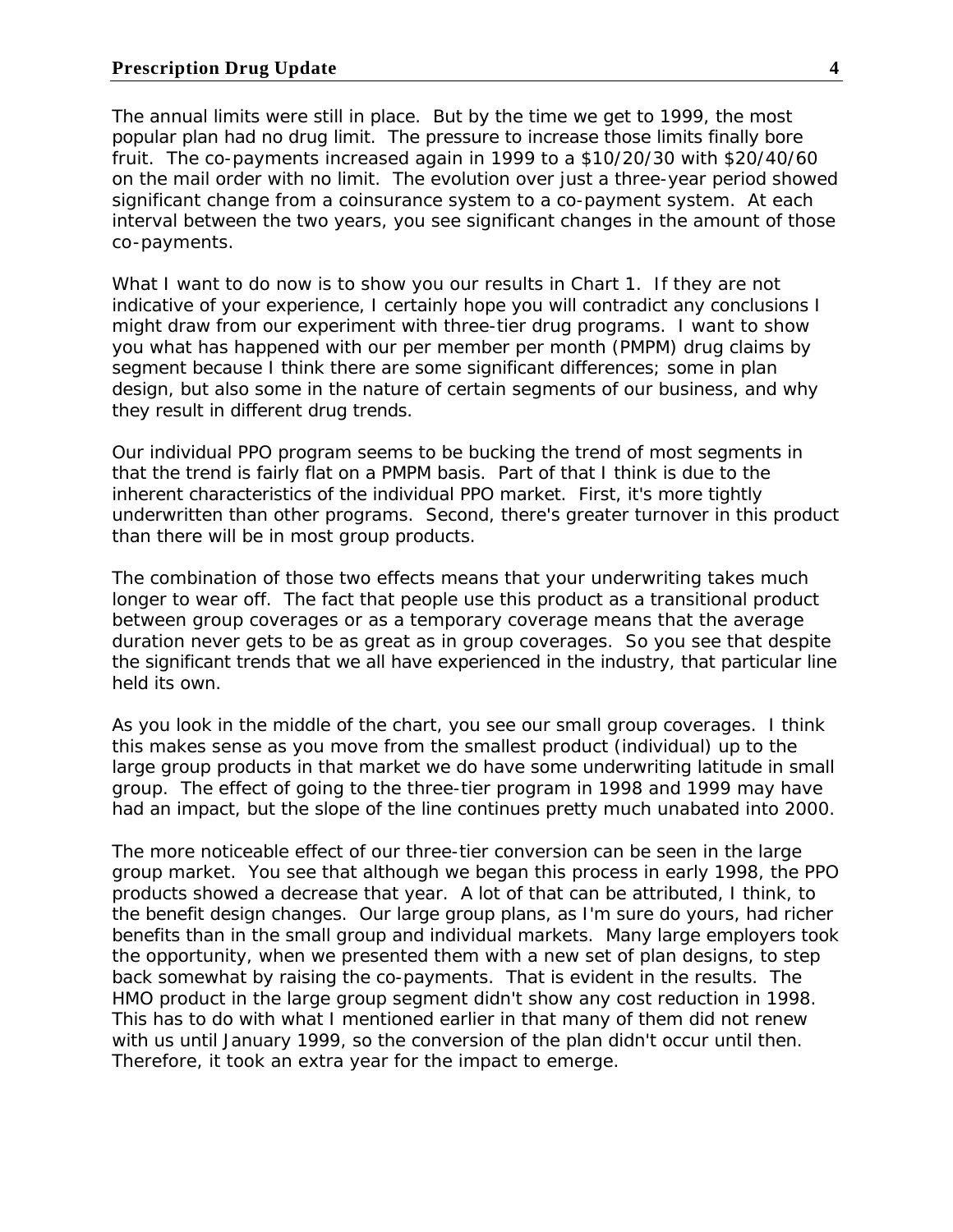But the other thing to notice about this chart is that the trends, once the program was implemented, started right back up again.

My conclusion from our move to the three-tier benefit design was that a significant adjustment period occurred as people tried to understand what the formulary looked like, where my drug was, why did my co-payment go up so much, etc. So you have to deal with the adjustment process of going from a flat co-payment or a coinsurance system to a three-tier design.

There seems to have been little or no impact on the individual and small group cost PMPM. This probably has more to do with the underwriting value you have in these market segments, and also that the plan designs we converted to were probably not that much different from the basis of actuarial equivalency than we had before.

There was a reduction in the large account drug cost. There's no question about that, but it appears to have been a temporary one. As we look at year 2000 data, that cost has marched right back up to where it was a couple of years ago.

The bottom line, I believe, of the three-tier drug benefit design comes in looking at the nature of the drugs themselves. Our figures from 1999 indicate that nonpreferred brands (the third tier) comprised only 11% of our total prescriptions and 7% of the total plan cost. How much can you affect your total drug cost by focusing your efforts on the third tier alone?

Let's look at it a different way. Let's look at the percentage of your total claims that drug costs make up. I'm looking at three different years; 1995, 1997, and 1999. I mentioned that the flat drug cost in our individual PPO has actually reduced the proportion of claims that drugs comprised. In the small group and large group segments there is some variability there. They've hovered in the 10-15% range. As plan designs have changed, sometimes they've gone up at times and sometimes down.

I've added one additional segment that I did not discuss earlier. We have two of the big three automakers with significant HMO enrollments. As many of you know who work with collectively bargained programs, changes in benefits are rather hard to come by, and most of those decisions are out of our hands—they're made in Detroit. So our hands are tied in the ability to manage these folks' costs through benefit design. For the auto industry the proportion of claims that drugs comprised increased tremendously in 1999 to 30%. I'll tell you, thus far in 2000, it's at 34% and climbing.

The major issue that's driving this is the fact that there are very few disincentives for employees and dependents of the auto manufacturers to continue using drugs. The aggregate co-payment per prescription for the auto industry is about \$1.46. It was that in 1999, and it's the same exact amount in 2000. Although we've been successful to some extent at moderating the increase in drug costs in many of our local segments, there are some segments for which this is getting out of hand and we have very few weapons at our disposal to use in helping to manage that cost.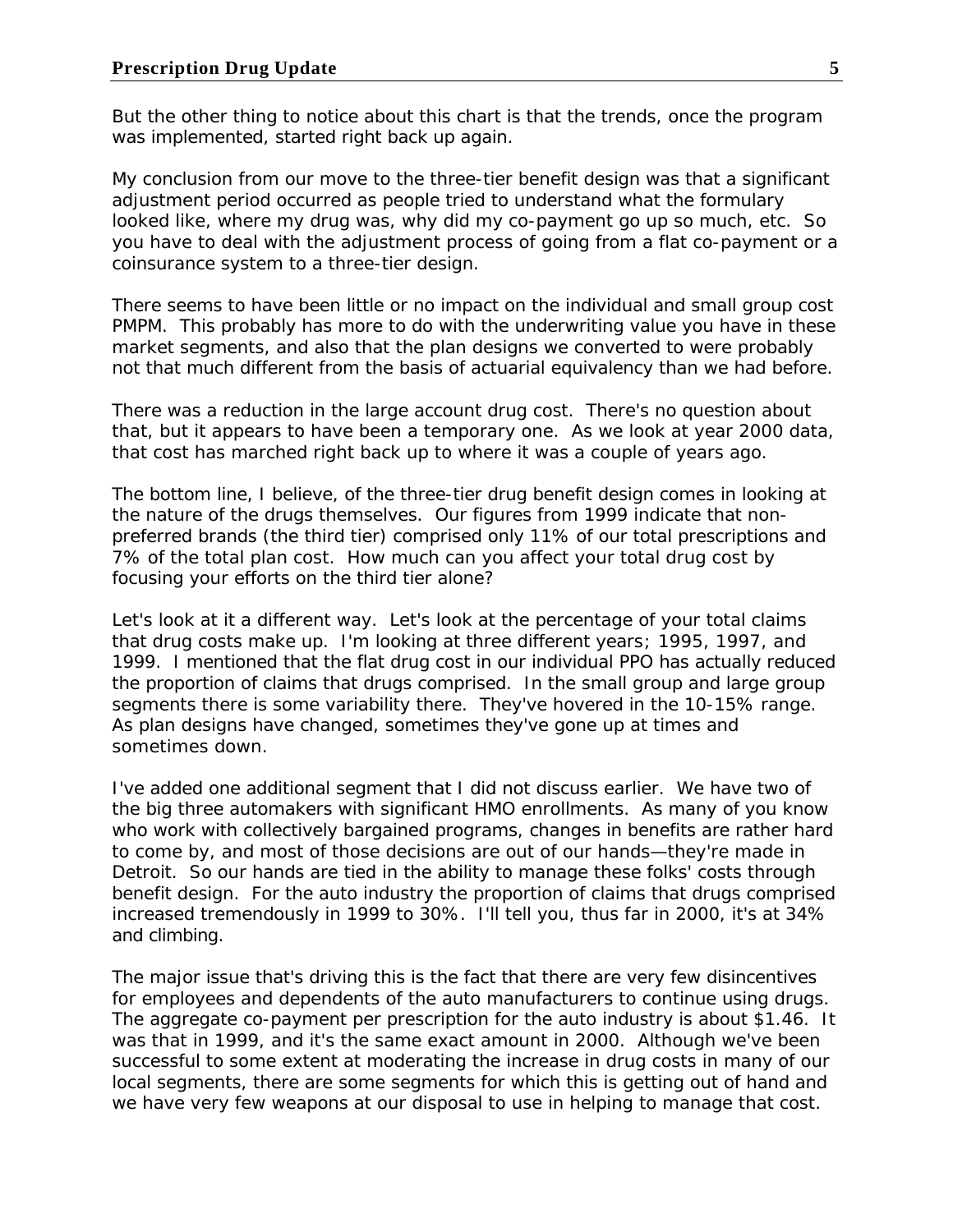That brings us to another option that many carriers are taking. That's going to a closed formulary. As I mentioned, it's prompted, in large part, by our automotive experience and, to some extent, by our wanting to continue in the Medicare Risk HMO Program. I'm not going to address Medicare much. I'll leave the discussion of Medicare drugs to Gordon later on. But it was certainly one of the drivers behind our consideration of a closed drug formulary.

The approach that we took around October 1999, was not to go back and try to redesign a formulary, but simply to take the three tiers that we had and just provide no benefit for the third tier. It was as simple as we could make it at that time. At this time, we undertook two different approaches to reviewing whether this was a good move for us to make. One, in which I was involved, was the analysis of the cost savings. The other portion of it dealt with looking at our competition and looking at our local customers and whether they would tolerate a closed formulary drug program.

The first attempt was in October 1999. I came up with an estimate of about 5% of the drug cost that could be saved. Some of that would be from an increased generic substitution rate, which for our plan was hovering near 40% and had not improved much for several years. So we felt there was some room for some additional substitution of generics. The other part of it is that you may have some risk selection savings in that certain groups who need particular name brand drugs won't find it on your formulary and will go somewhere else. My estimate of 5% has more to do with our actual data which showed that about 9% of our payout is for generics, another 9% for the third tier, and 82% for single source drugs, which a closed formulary doesn't even attempt to go after. So my estimate came in a lot lower than a lot of what our decision makers hoped it would be.

The other major internal conflict that we faced was making this mandatory for our business segments versus allowing groups the option to stick with the three-tier co-payment or go with a closed formulary. Our marketing folks on the large group side said, "You're not going to mandate anything for our customers. You're going to let them make the call." That leaves us with a difficult situation in customer service in that you have people trying to explain two very different drug programs.

At the same time as this was being discussed, we were in the middle of a massive system conversion taking seven systems to one platform. We were re-contracting with all of our providers. The timing of this change could not have been any worse than it was. We decided about a year ago at this time that the cost, and the effort to implement this kind of change to our business, was not worth the limited savings we expected to realize from it.

So we scrapped that approach and tinkered with the system instead, and raised some of our third-tier co-payments. I mentioned an \$8/18/28 co-payment earlier. We raised the third tier to the \$36 level which made it twice the co-payment in the second tier, again, with limited impact. The 2000 figures went right back up to the same growth rate they had before.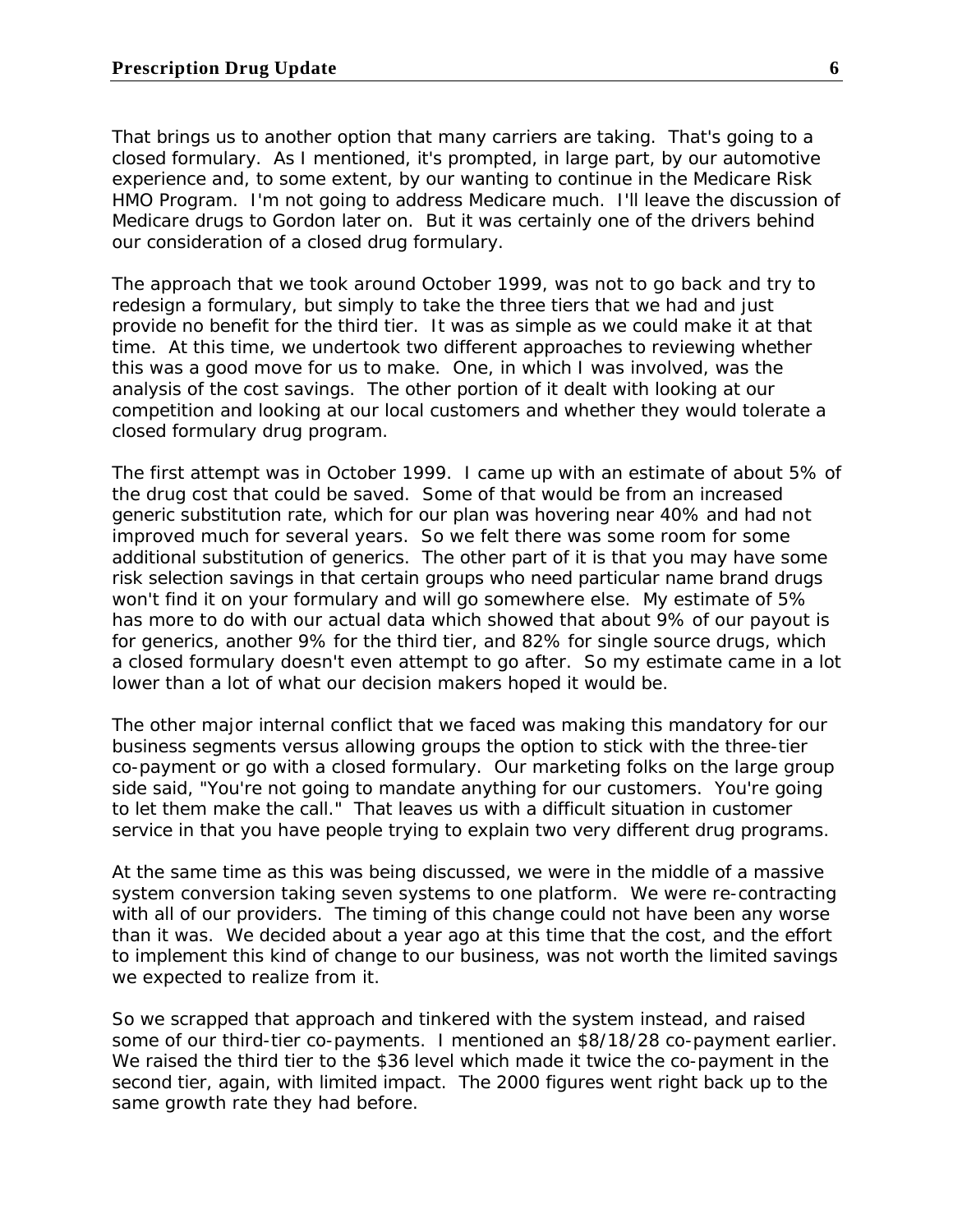We also decided to change our mail order co-payments, and I should address mail order for a second. We did an internal study based on what we felt was our unfavorable contracting of mail order drugs versus retail. We decided that for a 90 day supply, we would have to charge at least 2.5 months of co-payment. In 1998 we implemented a 90-day supply for two times the 30-day retail co-payment, and it turned out that we lost money on it.

What we decided to do in some of our segments is supply three months of the drug for three times the co-payment, which doesn't save the members anything and, in fact, if you think of the cash flow implications, they're putting out more money up front. It's not a very customer-friendly approach, but it was the only one that allowed us to hold our cost levels where they were.

That takes us to today, to a second attempt at a closed formulary. It is driven primarily by the automakers, which we're in the process of trying to renew. We said, "We are not going to renew your accounts at the drug program you've got now. If you want us to be in your account, you're going to have to have a closed formulary." They didn't take to it too well. But one of the two has agreed. The other one is still fighting with us, but we took an all-or-nothing position.

We want to link the formulary between Medicare and our commercial plans. We don't want two different programs. We don't want to deal with the hassles of having multiple things going on. We want to have a standard from which certain options can be made.

An internal pharmacy and therapeutics committee will make quarterly changes to the list of covered brand name drugs. This is a departure from where we were before, when we simply accepted the three-tier program where it was and just knocked off the third tier, the non-preferred drugs. This time we're focusing more at what's in the second tier because, as I mentioned, it's 82% of our total drug cost. You've got to attack that tier if you're going to really make any kind of progress holding the cost down.

The other reason to make changes on a pretty rapid basis has to do with the nature of the drug business. Some major brand name drugs are coming off of patent protection next year. Our internal pharmacist mentioned three of them, Prozac, Claritin, and Prilosec. Something will happen with each of these next year. If you're late in responding to new generics or new brand name drugs, you may be at a significant disadvantage in the market.

The other thing that we will be doing is proposing some alternatives which are not strictly equivalents. This is going to cause some problems from our customers. We expect some pain out of this when we say that a brand name drug that does not have a generic equivalent won't be covered. We expect some problems handling the complaints that this is likely to cause. There will be an exception process for physicians who say, "This is the only drug that's working for this patient." So it's not an absolute ban on these drugs, but it's a major step forward for us anyway in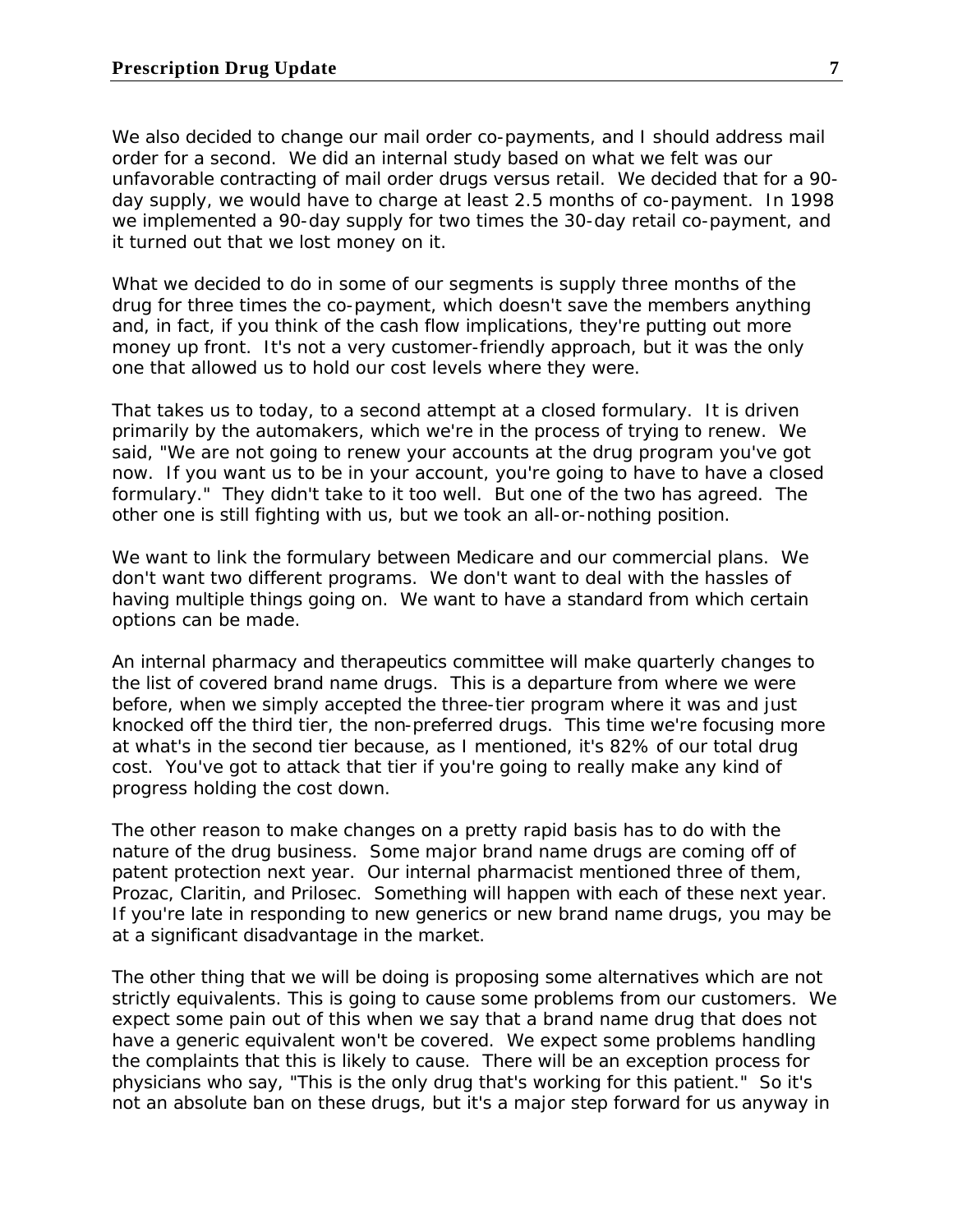saying, "We've got to get a handle on this thing. We have nibbled at the edges of this process for a long time. Now it's time that we really make some effort at controlling this cost on behalf of our customers."

I have drawn some conclusions from our three-year experiment at changing prescription drug benefit programs. Over these three years, we have tried to make significant changes to our benefits to offset the high drug trends that we've experienced. To truly fight this trending would force annual increases to copayments. If we have a \$10 generic co-payment, which is becoming more and more common, the total cost of the drug is only about \$13. There's a practical limit to the value you can derive from hiking up flat dollar co-payments over and over again. You get to the point where you're asking the customer to pay almost the entire cost of your generics and your non-preferred drugs, and you're still not going after the drugs in that second tier. The single-source brands, in our case, average \$67 a prescription and you're only charging a co-payment of \$20. That's a significant issue. You've got to focus on single-source drugs if you want to realize significant savings because that's where the dollars are.

A final thing is there are a number of non-actuarial impacts you'll have to consider as you make these changes, such as regulatory, contractual, claims, customer service, system, etc. But you can't do these things without some degree of discomfort. However, given that these have continued relatively unchecked for a number of years now, we need to take some steps on behalf of our customers and on behalf of our companies to try to mitigate these costs. I've given you just a few of them. I hope that at the end of the session, if you have some other ideas about controlling these costs, you'll share them.

While my presentation was at more of a macro level, Amy will give you more of a micro look from a PBM viewpoint as to other things that you might try.

**Ms. Amy Companik:** For those of you who are unfamiliar with AdvancePCS, it is the company formed by the recent acquisition of PCS Health Systems by Advance Paradigm.

I'm going to talk to you about an issue that's been on many people's minds lately, and that's how we manage our drug spending.

First, I'm going to talk briefly on how drug spending is influenced by many different factors, among the most significant of which being utilization and innovation.

Second, we have reason to believe that members and employees are going to continue to value prescription benefits highly and that they're also going to be of high value to employers because they support retention and productivity.

Finally, I will talk about strategies for keeping drug spending from getting out of control: strategies that allow members and employees to get the drugs they need when they need them, while managing how those drugs are delivered and paid for.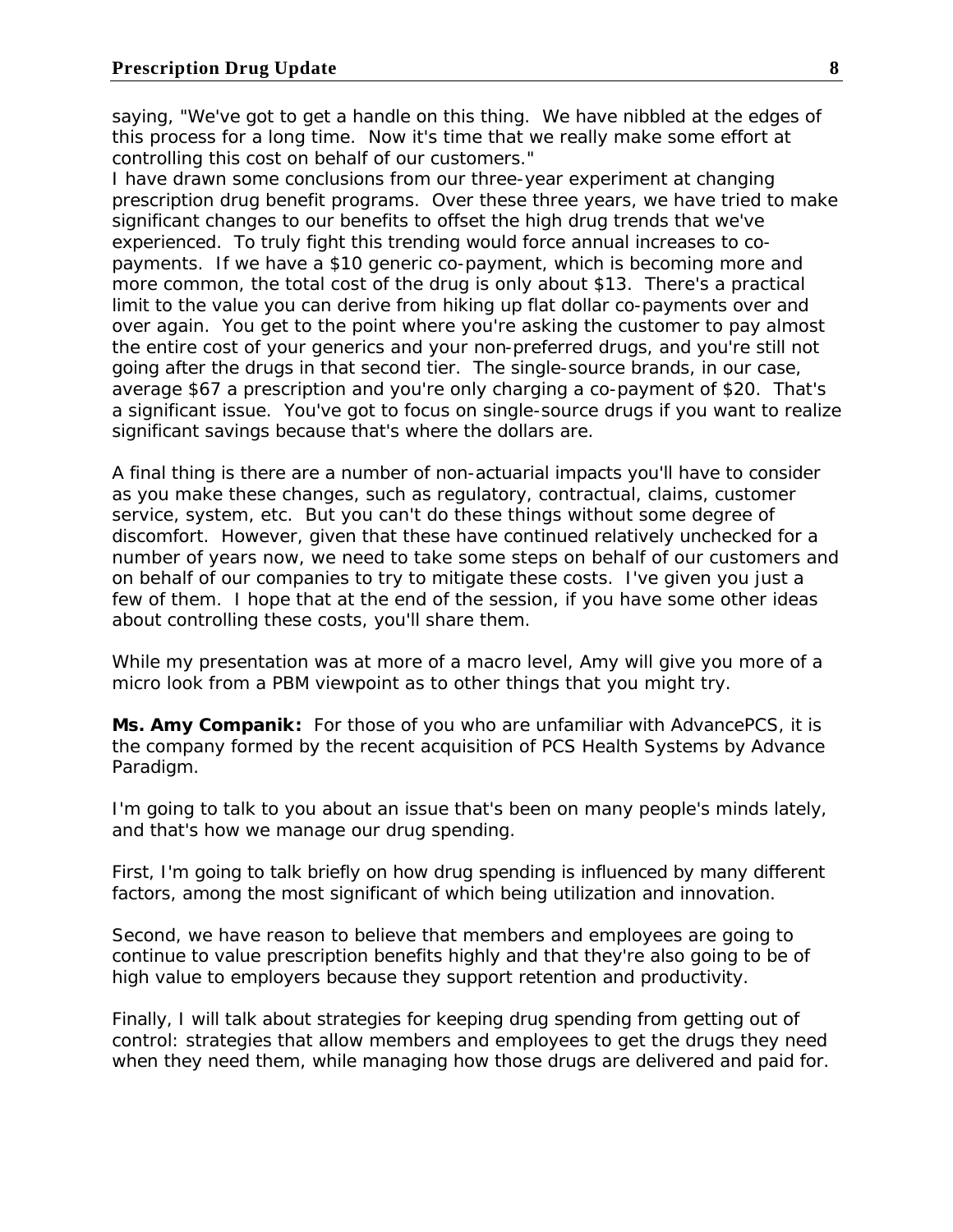## **Prescription Drug Update 9**

As I mentioned, drug spending is mainly due to a couple of factors. First is increased cost. We've been seeing that this is particularly due to the new agents. Studies have shown that research and development expenditures have nearly tripled in the past decade, and newer drugs tend to cost about twice as much as older therapies.

Increased utilization is due to many factors; among them is increased third-party coverage. For many Americans, prescription drugs have become more accessible as third-party coverage has increased. We also have more aggressive diagnosis and prevention.

For example, the American Diabetes Association recently lowered the blood glucose level threshold for diabetes, in effect increasing by two million the number of people who meet the guidelines for treatment.

Of course, we also have the aging population. The aging of the population is a significant driver of increased drug cost and will continue to be so for several years. People over age 65 now account for 13% of the population and, by 2030, they will account for a full 20%. We know drug use and spend rise dramatically as people grow older and develop age related illnesses. The average over age 65 patient fills approximately 20 prescriptions per year compared to about 3 prescriptions for a person in his or her 20s. In addition, the average per member per year cost for someone between the ages of 65–70 is \$700. That's about 9 times higher than the yearly cost per person under the age of 20.

Another factor in increased utilization is the availability of new drugs to treat previously untreatable conditions. Recent examples of this include Relenza and Tamiflu for the treatment of influenza, and Lotronex, which, in February 2000, became the first drug approved by the Food and Drug Administration (FDA) for the treatment of irritable bowel syndrome.

Pharmaceutical marketing spending has increased fairly steadily over the last several years. In 1998, pharmaceutical companies spent almost \$5.9 billion in marketing, a 19% increase over the prior year. Much of this, or \$4.5 billion was spent on marketing to health care professionals.

So because of all those factors we just discussed, we believe that drug spending is going to continue to increase by about 16–20% per year for the next few years. While some of the drivers of drug spending are beyond client control, there are some effective ways to manage drivers of spending. We'll talk about those now.

There are many tools that we can use to manage drug spending. While we can't talk about all of them, I'd like to provide some information about a few key ones, including: how your pharmacy network can save you money, use of a formulary and member cost sharing, how to manage member utilization, use of generic substitution as a cost savings strategy, a tool called step therapy, case management and, finally, how to use provider education to reduce your drug spending.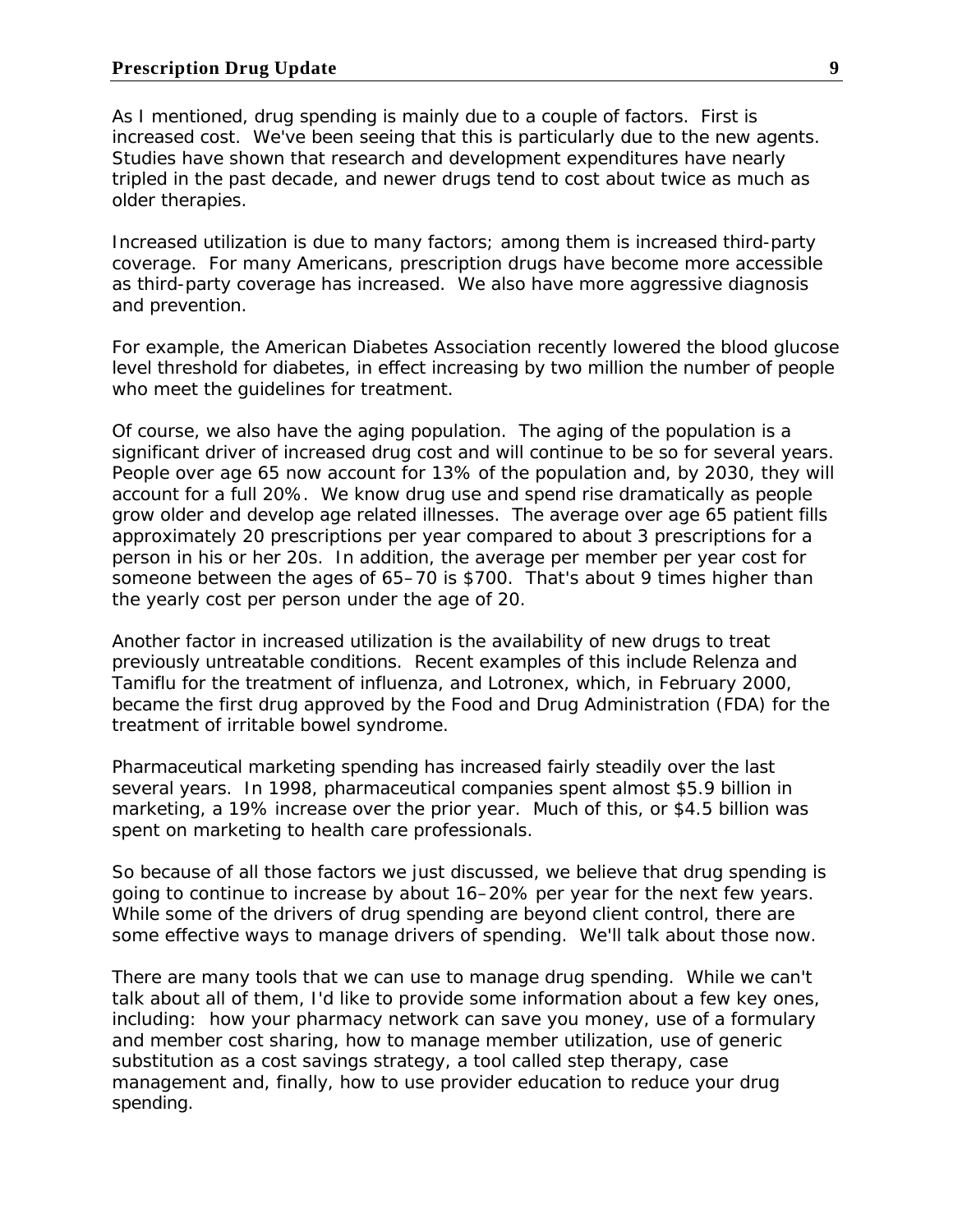As you probably know, many pharmacy benefit plans use pharmacy networks, including chain and independent pharmacies, to fill their members' prescriptions. In general, the more limited the size of the pharmacy network or the smaller the network, the greater savings that can be negotiated with the member pharmacies. However, members tend to complain if they have to travel too far to get their prescription filled.

Because they generally process high volumes of prescriptions, mail pharmacies can negotiate deep discounts with manufacturers. Mail service pharmacies also have greater success in making generic and therapeutic substitutions than do retail pharmacies. So for these reasons, the use of a mail pharmacy can save money as well. If cost savings is paramount, members can be required to fill chronic prescriptions through the mail; however, many states prohibit this practice.

Today, most pharmacy benefit plans make use of a formulary or a list of preferred drugs for specific diseases. This list encourages the use of the most cost effective drugs and also qualifies plans to receive rebates from manufacturers which can also help reduce their overall drug spend. A formulary can be used to support a therapeutic substitution program in which physicians need to be educated so that they understand the cost savings offered by generics. This will encourage them to allow for generic substitution when writing a prescription. The AdvancePCS Program involves both the patient and the physician in the decision to switch to a lower cost, yet still clinically effective drug.

Bryan touched on differential co-payments. In a plan with differential co-payments, members pay a slightly higher co-payment for a brand name or non-formulary drug than they do for generics. For example, members can pay \$5 for a generic drug and \$10 for a brand name drug. Many plans, as Bryan mentioned, now have three-tier co-payment designs where the lowest tier is for generics, the middle tier, for example, could be for preferred or formulary drugs, and the highest tier would be for either non-preferred or non-formulary drugs. Such plans encourage the members to select the lower cost drug as well as formulary drugs.

Bryan also touched on coinsurance plans where you require a member to pay a percentage of the total cost for the drug, for example, 20%. The advantage of this system is that it's self regulating. As prescription drug costs increase, so does the amount that the member has to pay. Its disadvantages, again, as Bryan mentioned, is that it's not very well liked by members and that members don't know what they're going to have to pay until they get to the pharmacy.

A well designed formulary and formulary related programs can help payers save money on life enhancing and life lengthening drugs, and these are the areas of great spending increases. In choosing the type of formulary to use, member impact needs to be balanced with cost saving goals. An open formulary does not exclude specific drugs, but uses physician education, voluntary therapeutic substitution and member communication to increase the use of drugs in the formulary.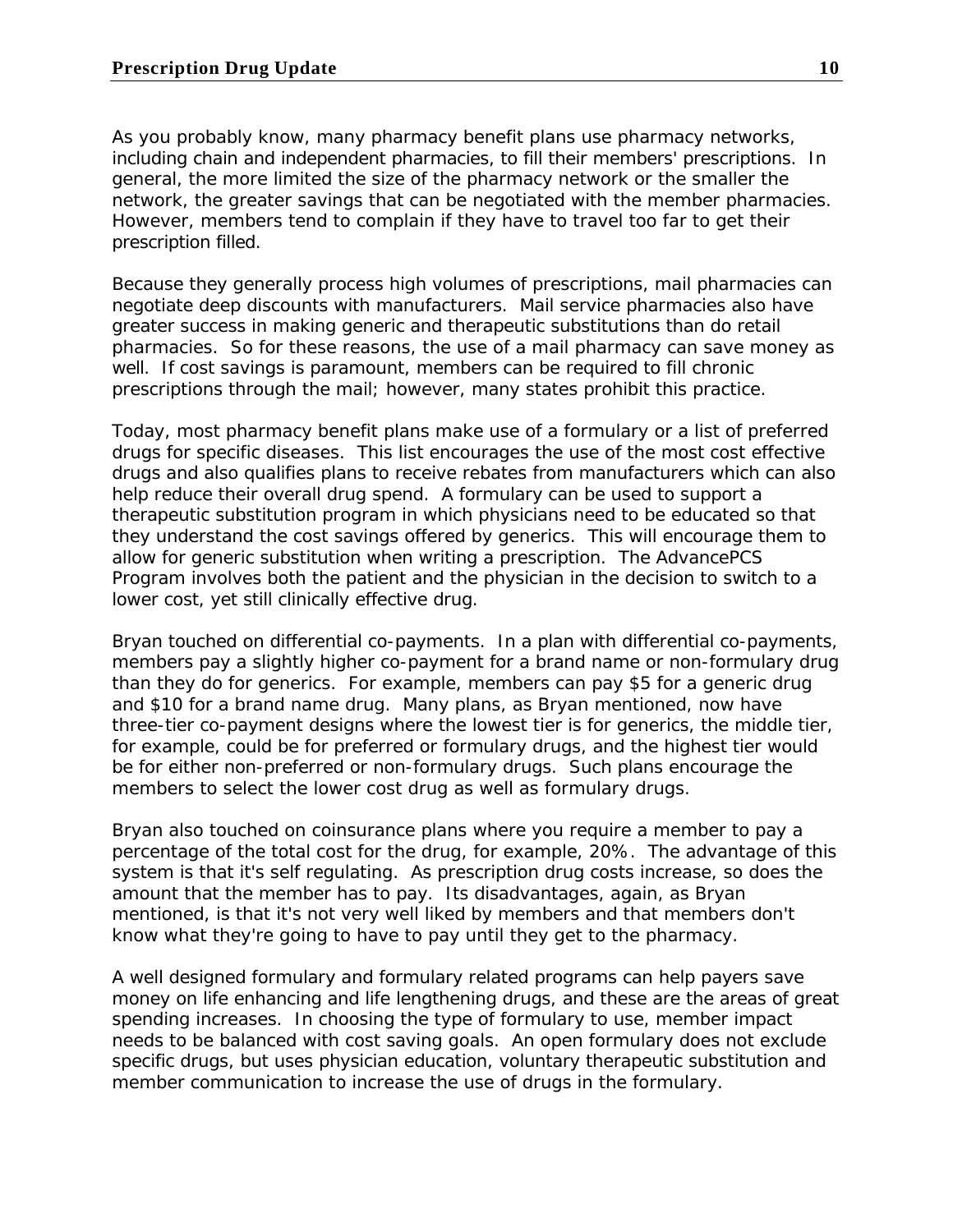A managed or incentive formulary uses all those same tools and also requires the member to pay a higher share of the cost in order to receive a non-formulary drug. A closed formulary excludes specific drugs from coverage, so that a patient receiving a non-formulary drug would have to pay the entire cost of the prescription, although even plans with closed formularies generally allow members access to non-formulary drugs when medically necessary.

There are many different utilization management tools, and we'll talk about just a few of them. Concurrent utilization review happens at the time the prescription is being filled. The computer system at the pharmacy is linked to the AdvancePCS system and automatically checks the prescription against the host of criteria. For example, it would make sure that the prescription isn't being filled too soon, or that the patient isn't on another drug that might interact badly with the new prescription, or that the drug isn't counter-indicated by the patient's age or gender as well as additional tests.

Prior authorization is used to allow members limited access to specific nonformulary drugs. In general, coverage is denied for prior authorization drugs unless the patient meets specific criteria. Drugs, which are often managed by prior authorization, include fertility drugs, cosmetic drugs, growth hormones and antiobesity drugs.

Managed drug limits (MDL) is typically used for drugs that would normally be prescribed only a few times a year, for example, for influenza or for other drugs that the plan might want to limit, such as treatment for erectile dysfunction, infertility, and smoking cessation.

We did a case study of a client using managed drug limitations. The projected usage for the affected drugs had an upward trend. But since the client put MDL in place, the trend actually flattened out quite a bit. The client saved \$165,000 over 9 months.

Substituting generic drugs for multi-source brand name drugs can also offer substantial cost savings to payers. Generic substitution is really a utilization management tool. It can help manage what drugs are being prescribed and taken by patients.

There are generic versions of many brand name drugs available today, but first it's important to educate physicians so that they understand the cost savings offered by generics. This will encourage them to allow for generic substitution when they're writing a prescription.

Patients can also be encouraged to use generics through education and differential co-payments. The co-payment for a generic can be significantly less than that for a brand name drug, or the member could be required to pay the difference in cost between the brand and the generic drug.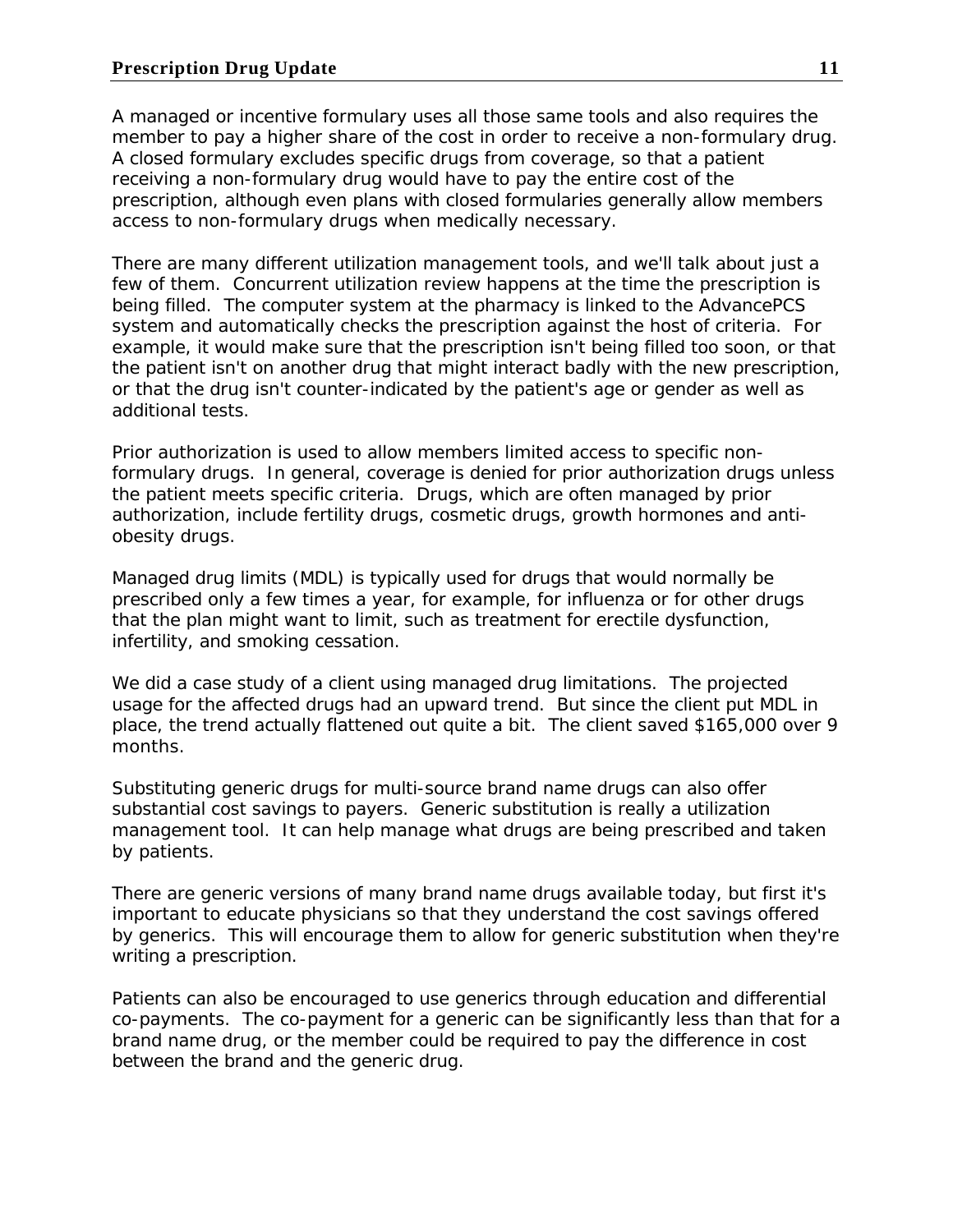Pharmacists also need encouragement so that they will suggest the use of generics to patients. Education is helpful.

Another utilization management tool is called step therapy. In step therapy physicians try the least expensive treatment alternative first before moving on to more costly alternatives. Some plans require the use of step therapy and others simply encourage their use. For example, a patient being treated for ulcers might be encouraged to first change her diet, maybe exercise, and learn to manage stress better. If that didn't improve the condition, then she might be prescribed a generic ulcer medication, and only if the generic medication failed would a brand name, new generation ulcer medicine be prescribed.

Another utilization management tool is called case management. This is a care approach, which provides case-by-case attention to patients with complex and chronic conditions that are greatly affected by lifestyle choices. Diabetes and heart disease are good examples of this. Much of the suffering and costs associated with such diseases can be avoided by proper and consistent management. Such patients might receive education on available treatments, information on beneficial lifestyle changes, or education on the importance of compliance, as well as followup contacts to encourage their compliance.

Provider education is also an effective tool to manage utilization. It's important to provide physicians with new product updates as well as information on drug indications and treatment regimens. Physicians also benefit from information on how well their patients are complying with their treatment, and information which shows physicians how their prescribing habits compare to those of their colleagues, as well as detailed patient profiling, when it is appropriate.

We looked at a lot of different tools that can help manage drug spending now, but it's also important to keep an eye on what's coming up down the road. What innovations, demographic trends or new treatment protocols might be coming up that could affect your drug spending? We'll talk about a few of those now.

There are several drug classes that deserve some attention including arthritis and chronic pain treatment, cancer treatment, diabetes, gastrointestinal agents, and hypertension. We'll go through each of them in a little bit of detail.

We expect significant growth in the next few years in the class of drugs used to treat arthritis and chronic pain. In the past, treatment for these conditions has typically been through the use of non-steroidal anti-inflammatory drugs (NSAIDs), which cost only pennies per day, but can cause severe stomach problems in chronic users. A new class of painkillers called Cox-2 inhibitors became available in 1999. While these new drugs lessen the chance of stomach problems, they cost about \$2.40 per day.

Due to population growth and aging, the occurrence of cancer is expected to increase markedly. In 1997, 6 million people died of cancer. Over the next 20 years, that number is expected to double to about 12 million. Because of these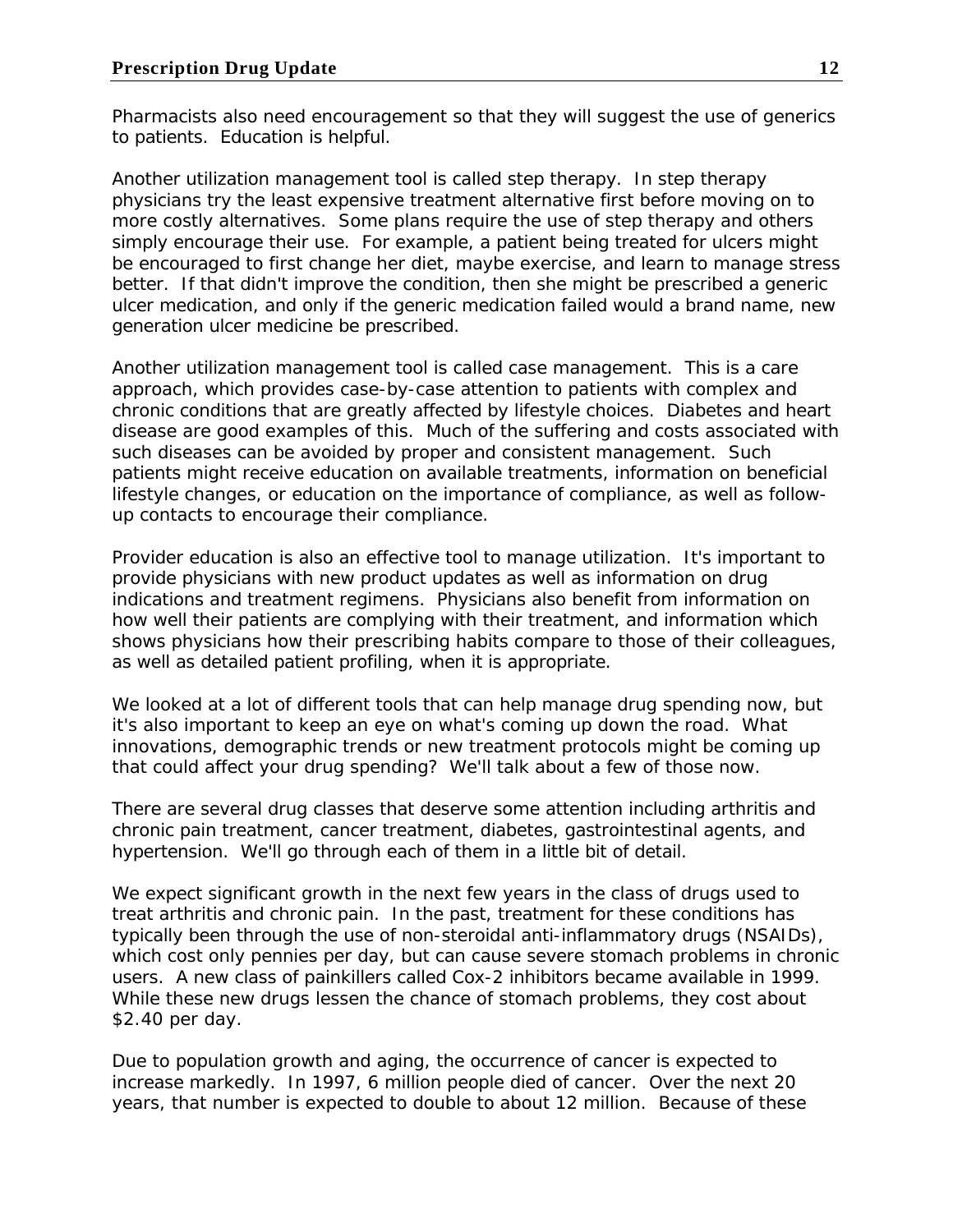trends, it is expected that over the next 8 years sales of cancer drugs will almost double reaching about \$15 billion worldwide.

We also expect to see a growing trend in diabetes treatments for several years to come due to the dramatic increase in the number of patients with Type 2 Diabetes and the introduction of new diabetes treatments. The increase in the number of patients we talked about a little earlier is due to the new treatment protocols. Several new expensive products were recently added. These include Rezulin, Glucophage, Prandin, and most recently Avandia and Actos. These drugs can be used by patients with even mild diabetes and are being highly accepted. Any future drugs which simplify the self-management regimen of Type 1 patients can also be expected to generate high demand.

Related to gastrointestinal agents, manufacturers are developing a new generation of drugs used for the treatment of the multiple symptoms of irritable bowel syndrome. This is the most common functional gastrointestinal disorder. New therapies for irritable bowel syndrome can be expected to contribute to increased sales in this class over the next several years.

Another therapy to watch is hypertension. A new class of medications called angiotension receptor blockers (ARBs) is changing the way high blood pressure is treated. ARBs are similar to ACE inhibitors in their effectiveness, but have a better side effect profile because they don't cause the dry cough often associated with ACE inhibitors. While ARBs are more expensive than ACE inhibitors, they're slightly less expensive than calcium channel blockers. The ARB class has been expanding significantly over the past several years. The first drugs in the class were launched in mid-1995 with several others being launched in 1997 and 1998.

In summary, certainly we've seen that drug spending is influenced by many factors and, again, the most significant being innovation and utilization.

We know that members and employees are going to continue to value prescription benefits highly—and they are of high value to employers because they support retention and productivity.

Finally, we saw some strategies for keeping the drug spending from getting out of control. Again, these were strategies that allow members to get the drugs they need when they need them, while managing how the drugs are delivered and paid for. So what it basically comes down to is encouraging proper drug use while lowering the cost of the drugs.

**Mr. Gordon R. Trapnell:** When I was preparing for this session, I fully expected there to be some movement in the Congress and something looking like a Roth Bill moving through the Senate in some form.

But I didn't want to talk about the bills anyway. Instead, I want to talk from the perspective of where this is coming from and help you evaluate where we are and where we are likely to go.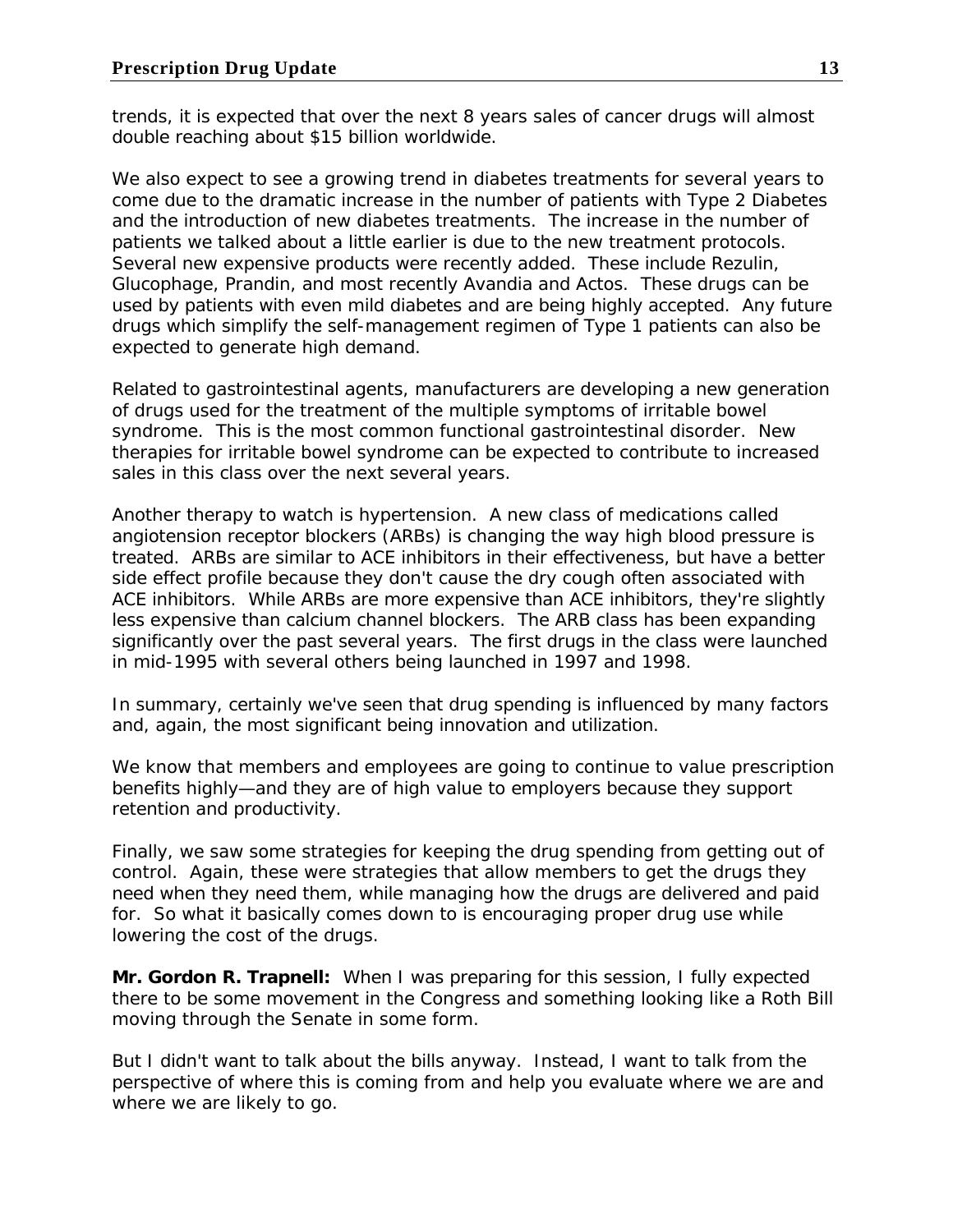One perspective is to compare our situation with the Biblical fat and lean years. Demographically, the United States has been going through the equivalent of the fat years; people born between 1929 and 1942 are going through the ages that are most expensive for retirement and medical benefits. The result is that from 1980 to sometime after 2010, we're having this once only drop in the cost of all these expensive programs that our politicians have promised retirees. The facts that people are living ever longer and that we are spending more and more on the very aged has dramatically increased this impact.

Politicians love programs that have the characteristics that you promise people benefits now, and some other politician sometime in the future is responsible for the taxes to pay for them. Somehow the press never holds those responsible for the costs. The structure of our social benefit programs is replete with examples of this. Social Security, Medicare, et cetera are just the leading examples that everybody knows about. There's a host of others, and many union contracts have a lot of the same characteristics.

But these fat years will be followed by lean years, demographically. From sometime before 2020, it gets worse until 2045, and then it improves slightly through 2050, and stays at a somewhat constant level thereafter. Of course, instead of shoring up our finances and finding ways to pre-fund these huge benefit obligations, we have so far totally squandered the opportunity. It looks like we'll continue to squander it in the future.

The Titanic analogy I like to make is that about 20 years ago, when John Wilken and I wrote a series of articles; one of which appeared in *Contingencies*, about how the total cost of the benefit programs was going to more than double or triple by 2045 and reach a huge percentage of gross national product (GNP). It was like being on the bridge of the Titanic and warning the captain: "Just over the horizon, there's a big iceberg and we're headed right toward it."

I think the way that we expressed it was that if all of Social Security, Medicare, and Medicaid long-term care were financed with a payroll tax similar to Social Security and Part A of Medicare, it would reach close to 50% of GNP, which we thought, obviously, couldn't happen. There's going to be a revolution. But then a year or two later, I had a job consulting in Hungary, when it was still under communism, and I found that it did have a Social Security tax of 50%. But it had a different reason for a Social Security tax of 50%. It wanted to soak up all the spending power because there weren't enough goods and services for people to buy with all that money, and so it wanted to take it out of the economy. So a 50% tax rate is not impossible. It just seems quite unlikely.

But following the Titanic image, about 20 years ago when people like us were writing these articles, it was sort of like being on the Titanic and warning the captain of an iceberg ahead. But now that the media is full of articles about the coming financial catastrophe, it's as if everyone on the bridge was running around yelling "Gee! That's an iceberg, and we are headed right toward it." But then the Captain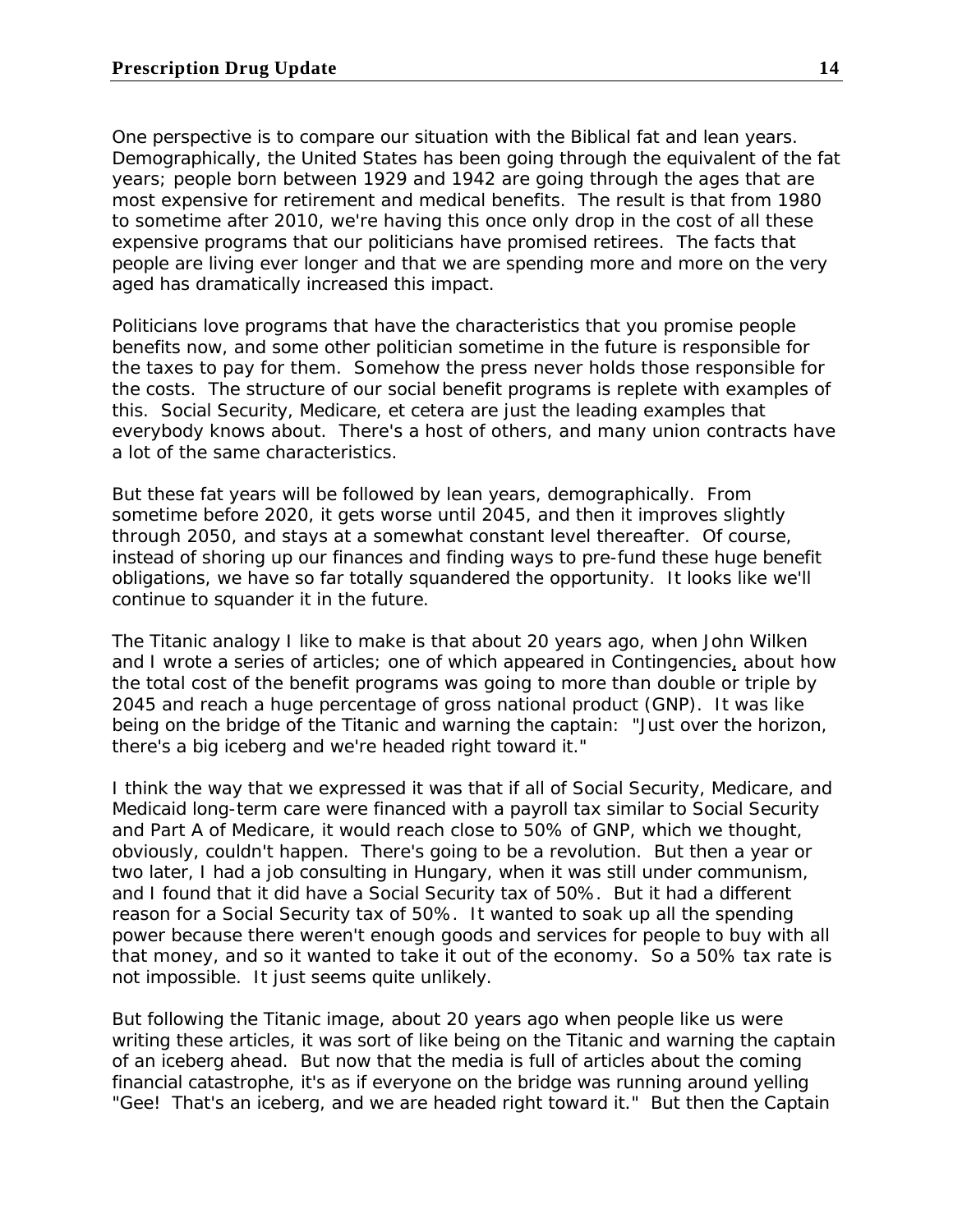says: "Let's don't worry about icebergs. Let's have a party." The party is a prescription benefit in Medicare. Well, this is the Washington attitude.

I would like to read you something from the monograph that we did on prescriptions because I wish we could say this sort of thing a little more loudly: "Since under federal budgetary procedures, federal transfers to the program to pay the interest on the trust funds and to fund the redeeming of the special Treasury bonds in which trust funds are invested require a major increase in budgeted expenditures that are likely to prove a burden on the economy. Should a prescription drug benefit be provided under Medicare in the absence of an overall reform of the program? Even if the prescription drug benefit is partially funded through participant premiums, paying the government share will have a substantial impact on the federal budget, especially during the retirement years of the 'babyboomers.' Further, a prescription drug benefit may have features that will lead to its cost rising faster than that for the other acute care services covered by Medicare. Adding another expensive benefit to Medicare is not prudent when the source of funding for the current benefit structure is uncertain. Assuring adequate financing for the program needs to be addressed in a comprehensive way." I really recommend this monograph if you are interested in pursuing it further.

You have to really credit the Clinton Administration for their astute political timing in utilizing a political opportunity. It came up with this prescription benefit almost two years ago, which has given it enough time and gathered enough attention so that it became a primary issue in this election, which is a pivotal election for the Administration, both Houses of Congress, and in many state capitols. It is going to affect reapportionment for the next ten years. It is designed to address the strengths of the Democrats and the weaknesses of the Republicans.

The Republicans have sort of gone through a transformation similar to what I heard in another session on reinsurance, in which somebody was talking about risk evaluation. I remember he said that the first mistake was "denial", that something just can't be true. Then there are other stages, other bad ways to react to actuarial developments that should be alarms.

But the first Republican reaction was a kind of staged denial. At first they offered programs to help the poor and subsidize private insurance to make sure everybody has access to a plan. They thought that would take care of it. The Republicans would lose control of the House if they did not come up with a substantive benefit for prescription drugs through Medicare. They have assured me again and again that they have polled this thing to death and researched it with focus groups. As long as they take care of the low income and assure access it does not present a political problem.

Well, as the spring wore on and as it became more and more evident that control of the House and their prerequisites in Congress depended on as few as a half dozen or so races, and prescriptions started emerging as an issue of the magnitude that I had expected it to be all along, the Republicans did act. As far as I'm concerned, the Thomas Bill is a real bill that would actually provide substantial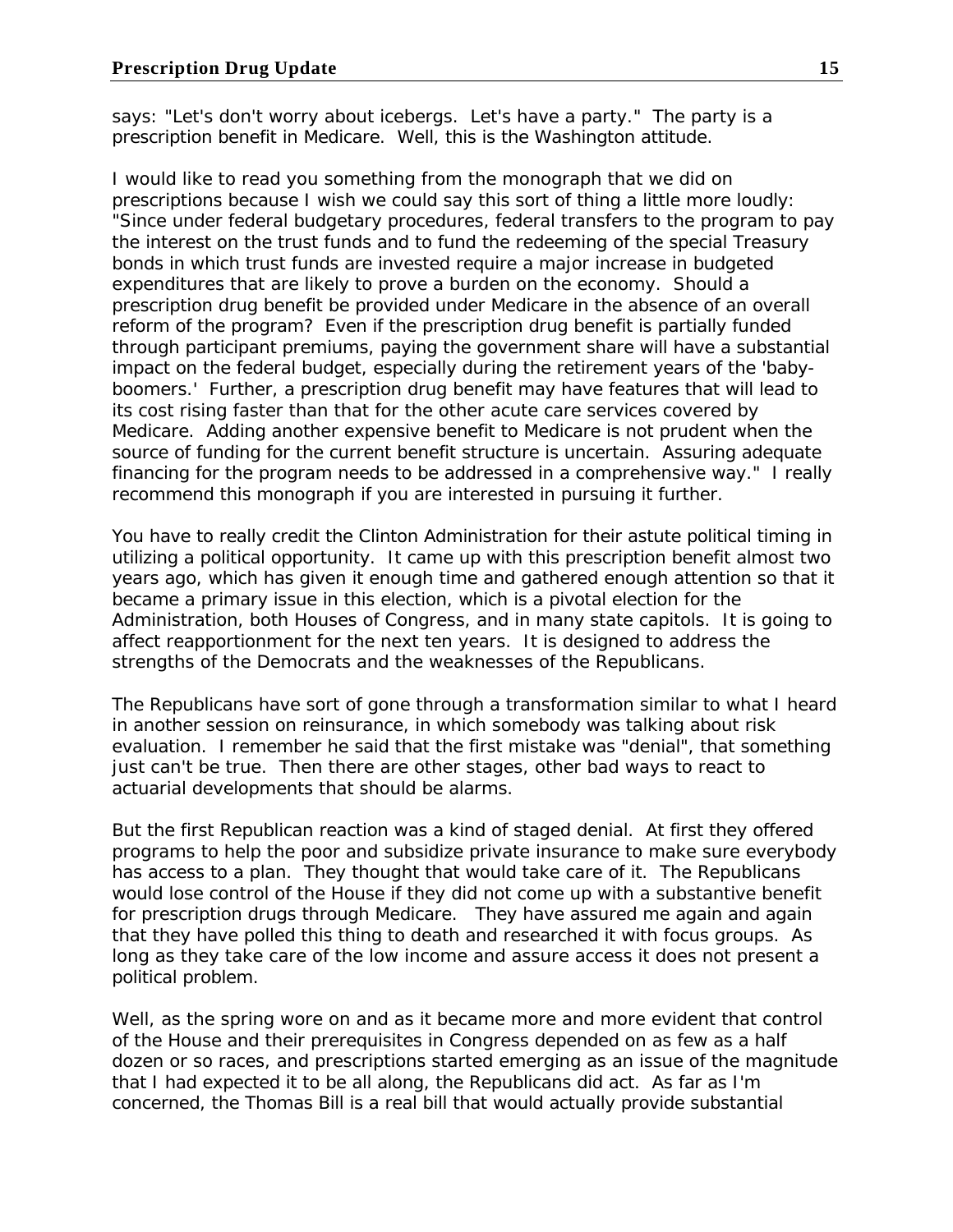coverage for nearly all persons over 65 even though it's ostensibly voluntary and through private insurance. I would expect enrollment above 75%, maybe as high as 90%. My basis for believing that is the enrollment that took place in Part B in 1965 when we really didn't know what to expect from this completely new program. Where the only guides to go on were the over 65 programs that were sponsored by the insurance companies (such as "Connecticut 65"), which never got more than 10% in any state.

But the Republicans are still not getting credit for the level of their effort, or some of the elements that would lead to relatively effective cost controls, depending on how it's administered, which is the secret to the cost of any of these proposals.

The Democrats are making hay claiming that the Republicans want to propose something for the insurance companies, despite testimony from the Health Insurance Association of America (HIAA) saying that insurance companies can't do it, that it won't work. The Republicans compare their prescription proposal to Part B, which evokes that the coverage is real. In point of fact it would provide real coverage. It's not like Medicare supplement where anti-selection drives the premiums up, or HMOs which may terminate prescription benefits, or any other private insurance. The level of debate never concerns what's really important.

Well, what is important to determine the cost? What really matters are several key elements of the proposal. Obviously, the benefit plan is important. If you cover more, it costs more. The scope of drugs covered could conceivably be limited to a bundle of maintenance drugs as passed by the Senate in 1972. But it almost certainly is going to include all acute care drugs, biologicals that are self administered, and certain drugs which are usually referred to as "life saving" drugs, insulin being the leading example. The right people will take it if it were free and there's no point in requiring a prescription.

There are also over-the-counter drugs that are alleged to substitute effectively for prescription drugs in a way that will lower the cost. I'm always a bit skeptical of that. You have the dimensions that Amy brought up; lifestyle drugs with whatever the name that you all came up with to distinguish between ones that are life preserving and life enhancing but not necessary to treat an acute illness, and ones that just make you enjoy your life more.

But there are other design elements that will probably have a dramatic effect on the potential cost of the program, especially the flexibility and freedom for the administrating organization to implement an effective formulary, and through an effective formulary to capture low net prices from manufacturers. By net price, I mean net of discounts, rebates, incentives, and whatever else.

The capacity to do that depends primarily on four elements; (1) how narrowly the therapeutic categories are defined, (2) the minimum coverage that the organization is required to have within each therapeutic category, and (3) perhaps the most critical element of all, the criteria for overriding the formulary and paying for a nonformulary drug. It's a question of what determines medical necessity and how it's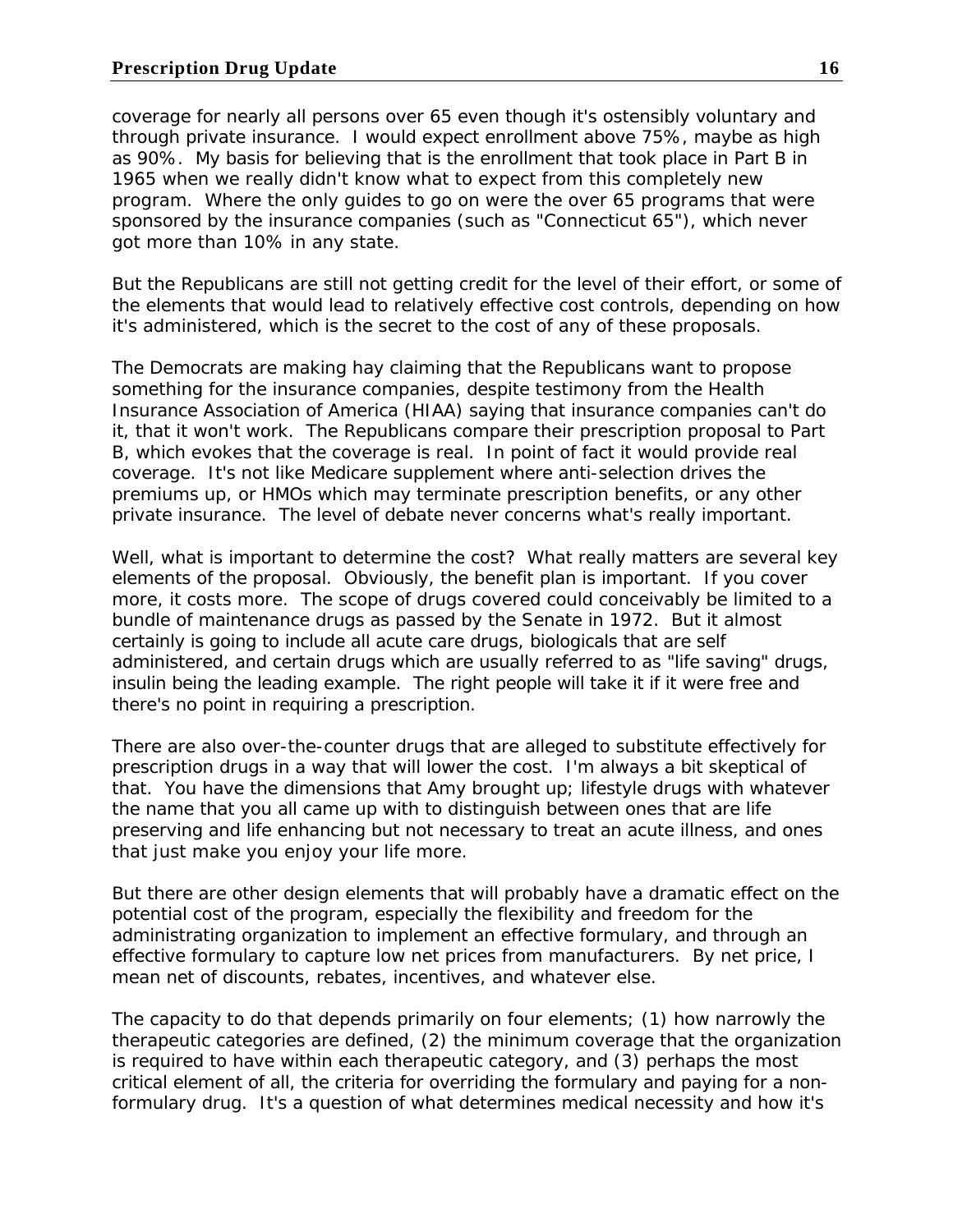implemented, and how difficult it is, and how much burden it is on the physician to obtain the approval—that figures into how effective a formulary is. The pharmaceutical companies are the most expert players politically in these negotiations. They're aware of how effective any formulary is, especially in a public setting where everything is known and fully disclosed. Finally, (4) if a nonformulary drug is approved for some payment, what's the payment? I'm not sure if Amy mentioned this, but one approach is to cover any non-formulary drug, but raise the co-payment, for example to \$50 instead of \$20 when it is approved.

Another important feature that determines the value of the program to beneficiaries will be whether pharmacies charge the program negotiated price for non-covered prescriptions, i.e., before a deductible is met, after a benefit maximum is reached, or for non-formulary drugs that are not approved on the grounds of medical necessity.

Another cost determining feature will be the approach to generic substitution. Although the magnitude of savings on a particular drug is typically huge, approximately 25–30% or even less of the price of the drug for which it's being substituted, the saving is even larger when the effect on the originator's price is taken into consideration.

However, generic use is so imbedded in medical practice now that the potential for savings from even the most rigorous generic approach is relatively small simply because not that much is now being spent on multiple source drugs for the innovator's version. Although more are feasible, the discounts that have already been captured are relatively large. There's probably no more than about 3–5% of total expenditures by the aged that are for the innovator's version of multiple source drugs. Approximately 20–25% is spent on generics, another 5% on innovators' versions of multiple source drugs and the rest is for single source drugs where there's no generic equivalent. There may be therapeutic equivalents, but then that's in formulary territory, not in generic substitution.

There's the network, another major source of saving. There's a significance source of savings if you have the freedom to use a limited network. Limited networks can limit distribution to pharmacies that have low costs and obtain a great deal of assistance in implementing a formulary. Obtaining savings depends on being able to set up a network and compete with it and not have it overridden by state "any willing provider" laws or, in this case, a federal any willing provider law.

Finally, there's that series of measures, usually called drug utilization review (DUR) types of management techniques that Amy covered very effectively. These don't generate anything like the order of magnitude of savings that you can get from formularies, generic substitution, or network selection.

What matters most to the cost of any proposal is the flexibility and incentives to actually do these things, given the approach and administrating organization. The proposals can be roughly divided into those that I call "single payer" and those in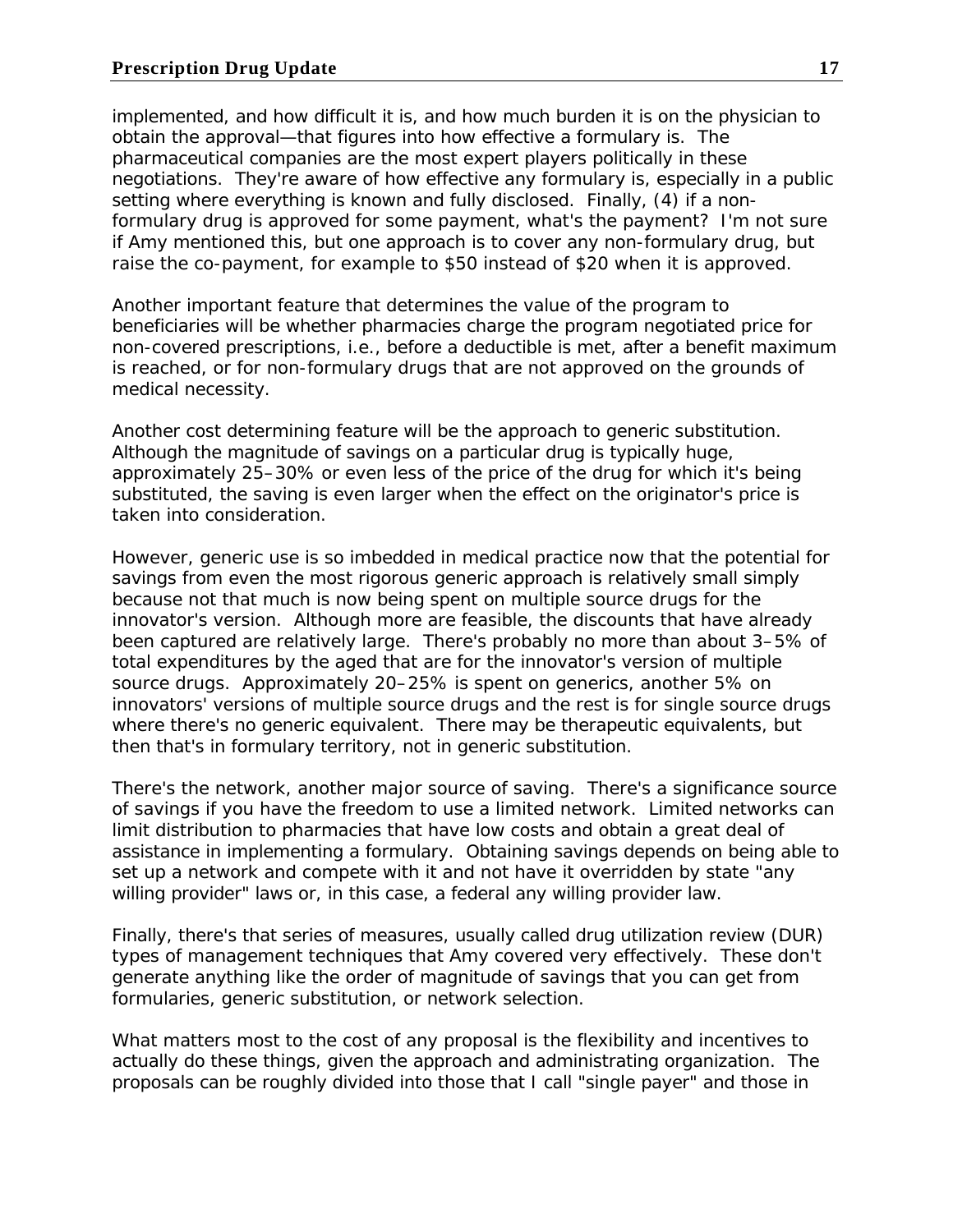which there are multiple, competitive payers, such as the House (Thomas) bill and probably the Roth bill, if it ever emerges.

The Clinton proposal, both the original and the revised, would rely on a single payer in each area, which means that there's almost no room for a genuine formulary. PBMs would bid to be the administrator in each area, proposing a formulary which would affect the price for which they are willing to provide the coverage. In theory, there could be different formularies in different parts of the U.S., but that would generate media stories of how unfair it was to patients in some areas not to have drugs available in others. That would probably lead to a single national formulary. But the media would then produce stories of how some one who desperately needed some drug did not have access to it, making it politically difficult to exclude any drug from the national formulary. The upshot would be that virtually all drugs would be either included in the formulary or there would be easy access to nonformulary drugs for patients whose doctors would certify they needed them. Manufacturers, assured that patients would have full access to their products, would have little incentives to discount prices or offer large rebates. I conclude that there's not going to be significant savings from formularies in a single payer program.

As far as pharmacy networks are concerned, if you have a single administering organization, for most pharmacies not being in a limited network and not being able to offer Medicare prescriptions would be a death sentence. It's simply too major a sanction. For that reason, I think any attempt to limit networks with any real savings elements would quickly unravel politically in a single payer approach.

In the Thomas approach, at least you have the potential, although that doesn't mean it would be realized, for competitors to offer different formularies, different networks and different approaches to generic substitution. There would at least be the political cover from the rationale that if you didn't like what you had in one plan, another plan may offer something better.

But even in the Thomas approach real competition among different formularies may not materialize. The combination of long term prescribing and annual enrollment periods would result in almost perfect anti-selection by beneficiaries choosing the formulary that offered the drugs they need. My extrapolation from that is that if you did have competing plans offering different formularies, they'd all quickly look an awful lot alike. But even if the differences disappeared pretty quickly, there might still be enough political cover for flexibility in the formulary.

Then you have to worry about the Congress itself. Is there any way of protecting the Congress from itself? Congress can adopt a cost saving feature which in theory will save a lot of money, but when it hurts constituents, they adopt piecemeal actions that offset the source of the savings. Thus it's perfectly possible that there will be no savings on any of these approaches because of the combination of effective, targeted political lobbying. By contributing to most Congressional campaigns, the pharmaceutical research companies who want to get their drugs covered in a mandatory fashion can take advantage of the tendency of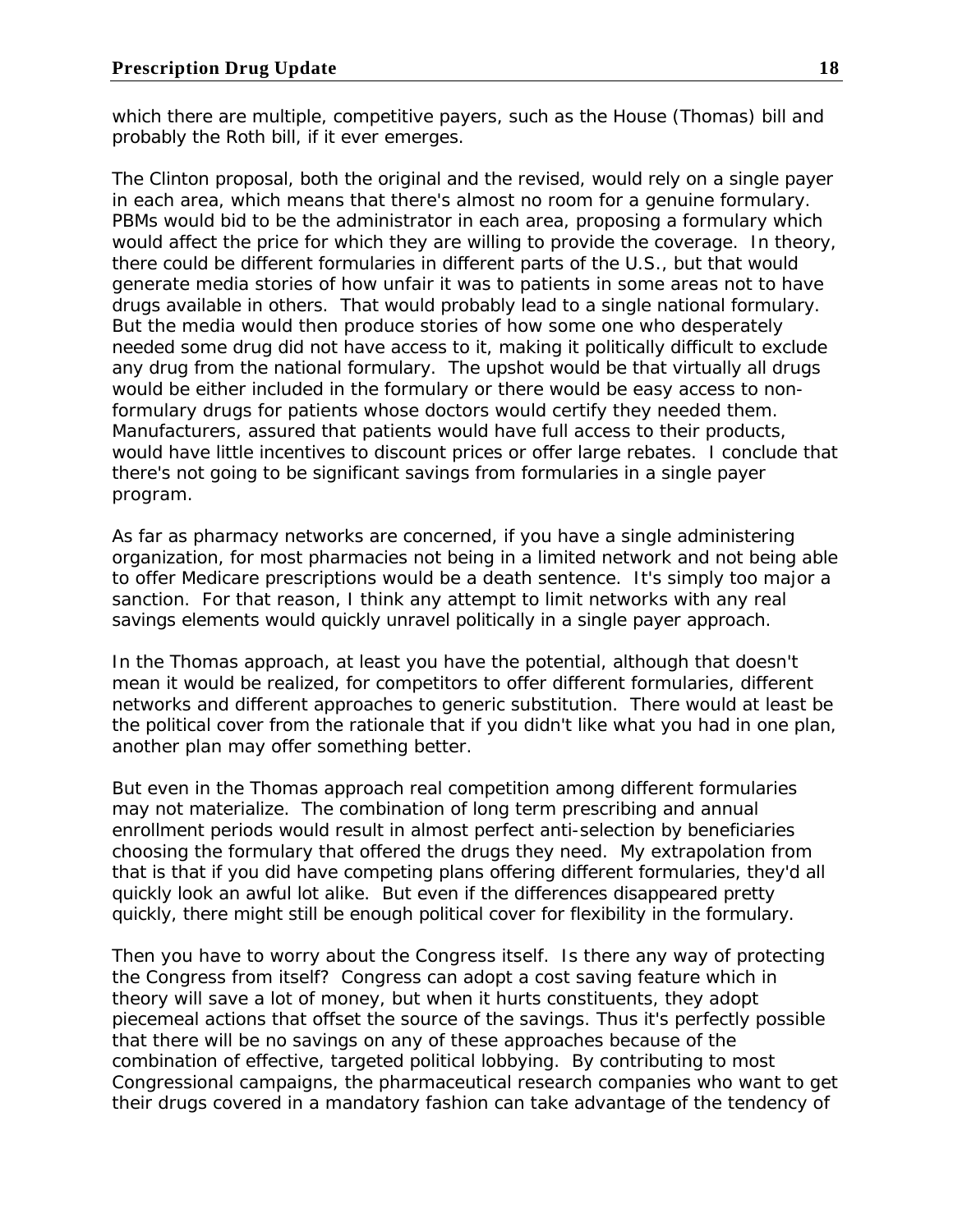the Congress to make these piecemeal changes that can undermine cost saving features.

My only observation is there's the potential with multiple payers that these savings might accrue. But it is still a long way from the reality of savings even if those things are passed.

**Mr. Robert G. Lynch:** I was at an earlier session and I'm repeating much of what I said then. As far as the Medicare prescription drug plans go that are being offered right now, I hate to be Mr. Doom and Gloom, but I see them following the same path to failure as has been followed in the state of Wisconsin for the last 10-15 years because it's very similar to the situation there. Wisconsin's prescription drug coverage, which is required to be a \$250 deductible and 50% of the next \$6,000 with mandatory catastrophic coverage beyond that for all plans, is purchased as a separate rider much in the way that the bills proposed by Mr. Thomas and Governor Bush have been laid out.

You pointed out that this is very similar to Medicare Part B. I think the flaw in that comparison is that in Medicare Part B there was only one level of decision making and that was the beneficiaries' decision whether to buy in or not. With these plans, there are two levels of decision making. The beneficiaries, of course, still have to decide whether to take the plan, but you also have carriers deciding whether to be involved and offer a plan.

Adverse selection is the killer. It isn't the adverse selection on the drug costs, it's those people with a back end benefit where there's a fairly high deductible, so it takes a while to get their benefit. Those people who would benefit from the coverage on the Medicare part also have very high medical expenses. Carriers in Wisconsin found that, although they could price for the adverse selection of the prescription drug part, the costs for other medical benefits ran 50% higher and you're guaranteed to lose large amounts of money if you participated and offered a prescription drug rider.

As a result, it has been quite a while since any Medicare supplement beneficiary in Wisconsin has been able to purchase prescription drug coverage there. I'll point out that there is one insurance company supposedly offering this prescription drug rider, but in surveying insurance agents myself, I couldn't find anybody who was aware of that company. The uniform answer I got from them was that there's nobody selling prescription drug coverage in Wisconsin.

So my doom and gloom forecast for these plans is if they're enacted that the smart carriers will simply say, "This is a loser for us to participate, and we'll refuse to participate." So the beneficiaries will not have a chance to buy this. So it will do absolutely nothing. That's my opinion.

**Mr. Trapnell:** Let me respond to a couple of aspects of that. First, when I mentioned that the Democrats were claiming that the Thomas Bill would not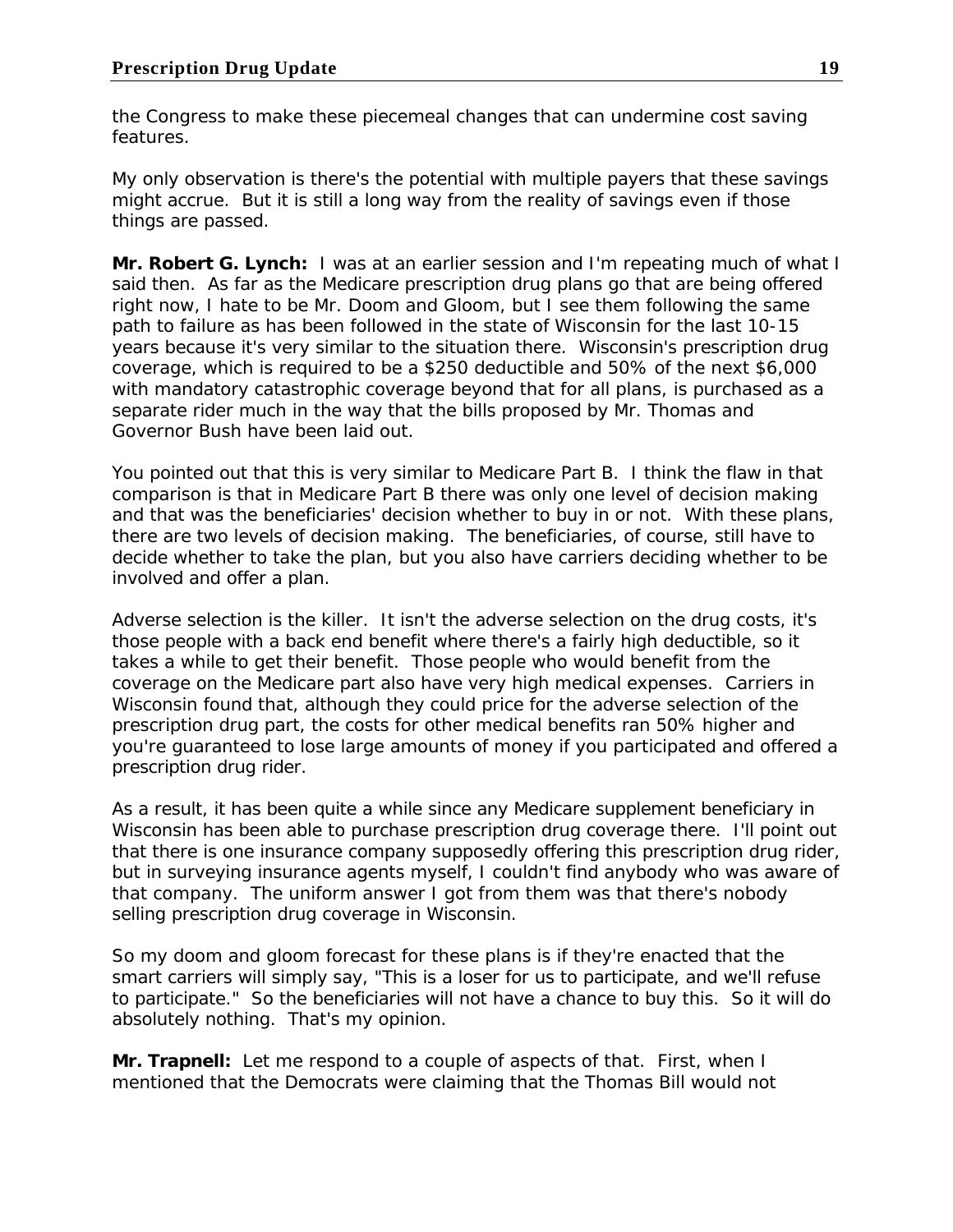provide drugs through Medicare like Part B does, it was at the propaganda level. I wasn't really talking about the substance of the proposal.

The Clinton Administration's benefit design was originally capped at a relatively low level and there was no catastrophic coverage. The catastrophic coverage was added in response to the House Republican bill in order to have everything in their bill that the Republicans had in their bill. The results are very strange benefit designs to say the least because they wanted to promise some benefits to everybody. You end up with a basic benefit program that has first dollar coverage. Everybody understands that. That's going to help everybody.

Then you have this large—what they used to call in the grand old days when major medical was first coming into play—corridor deductible. Finally, this 100% paid catastrophic, which is really a dumb idea. Drugs can be extraordinarily expensive to develop for two reasons. One is that it is very expensive to develop the drug and the other is that not very many people need it. So it doesn't take a very high expenditure, if you target it to relatively few people, to get up in the hundreds of thousands of dollars for each one that does. Five thousand dollars could prove to be almost a throwaway proportion of the cost.

As to the degree to which anti-selection is important, what matters is selection against the whole program, which depends entirely on how much flexibility the plans are given and the degree of federal subsidy.

Now, as far as the whole program incentive is concerned, I believe 50% subsidy from the federal government is enough to assure participation at the 90% level or higher. The Thomas Bill produces somewhat less than that, but the subsidy is primarily directed to higher levels of expenditure, and the subsidy to the catastrophic is complete. They also made provision because of the HIAA testimony that the amount of subsidy will be increased until they have enough players.

I have no doubt that there will be options offered everywhere in the country under that proposal. They may not be insurance companies. It may be AdvancePCS. It may be Merck and Medco everywhere and at least one other. But there will be options. I expect all the offers to be very similar because of the danger of antiselection because there are a lot of smart people like you that are going to help point these problems out.

**From the Floor:** If the policy makers are looking for a model, I present Wisconsin as an example of what not to do. If they're looking for an example of what to do, look for the private sector, the Medicare+Choice HMO plans which offer front end benefits with co-payments. It's because of the adverse selection. You do not get an adverse selection nearly as bad with the front end benefit as a back end benefit.

**Mr. Dale C. Griffin:** Bryan, you emphasized the need to do something about the vast middle tier, 80% of the cost. It just seems to me that a coinsurance form is a very good thing to do there because it gives an incentive to members to watch the costs or to switch drugs, and also updates automatically.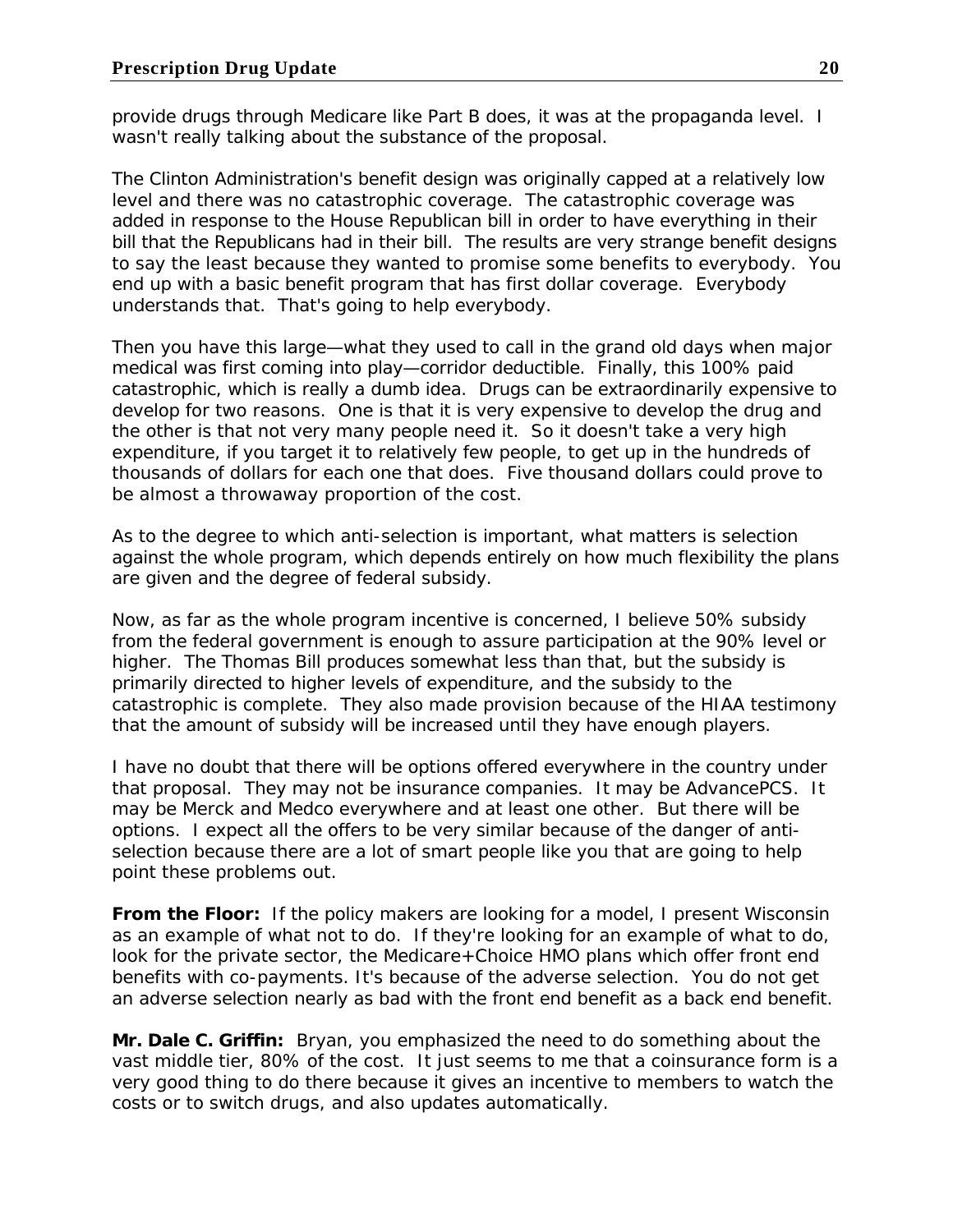Bryan, when you switched to three tier, how long did it take? Did you notice a length of time for the switch from the third tier to the second tier, or from the third tier to generics to materialize? Did it happen immediately, or did it take a while?

Is there ever a circumstance where rebates from manufacturers come into play in the member cost sharing? That is if you have a coinsurance benefit, has anyone experienced situations where you actually have to reflect that in what you make the member pay?

**Mr. Miller:** Let me address the first two questions. Your point about coinsurance is very well taken, and I'm in full agreement with you that coinsurance is the best way, rather than updating flat dollar co-payments. I think the issue that I tried to make clear was that that's not very marketable. You're going to go through a period of some pain trying to convince other folks in your company that you need to make people aware of how much their drugs cost when they're standing at the counter. It's a tougher thing to sell internally. Then it's exacerbated by having to sell it externally.

I'll tell you about our three-tier program in terms of the utilization—it basically has not moved. The third tier in 1998 had 11% of prescriptions and 7% of costs. It's now 12% of prescriptions and 9% of costs. It's not moving. Our generic substitution rate is not moving either. So the habits seem to be very hard to change. Even if you hit them a little harder in the pocketbook, it's not moving many of them.

**Ms. Companik:** I can actually comment on a recent example of a client we had, and this is a large managed care client who on January 1, 2000 moved to a threetier co-payment design from a two tier. It experienced a significant shift from the third tier to the second tier. It noticed that almost instantly within the first couple of months 30% of its non-preferred drugs were moving to preferred drugs, and it did have a tremendous impact on its drug spend. So that was just one success story that I can think of.

With regards to your question on the rebates, I am not aware yet of any programs or plans requesting that rebates somehow be taken in consideration on member co-payments. So if they exist, I'm just not aware of them right now.

**Mr. Brian G. Small:** First, I'd like to thank Mr. Trapnell for alerting the politicians to the iceberg on the horizon. Even if they fail to listen to you, at least I'm glad you're doing that. My question is on generic substitution. We're experiencing generic substitution around 39–40%. I was wondering what is the highest it could get? I've heard rumors of up to 50%. I haven't seen those numbers.

**Mr. Miller:** I think 50% was a practical target that we shot for. I'll tell you our aggregate figure right now is 38%, and it's only 33% in the automotive accounts, and that's obviously dragging the average down. Our goal was to be in the upper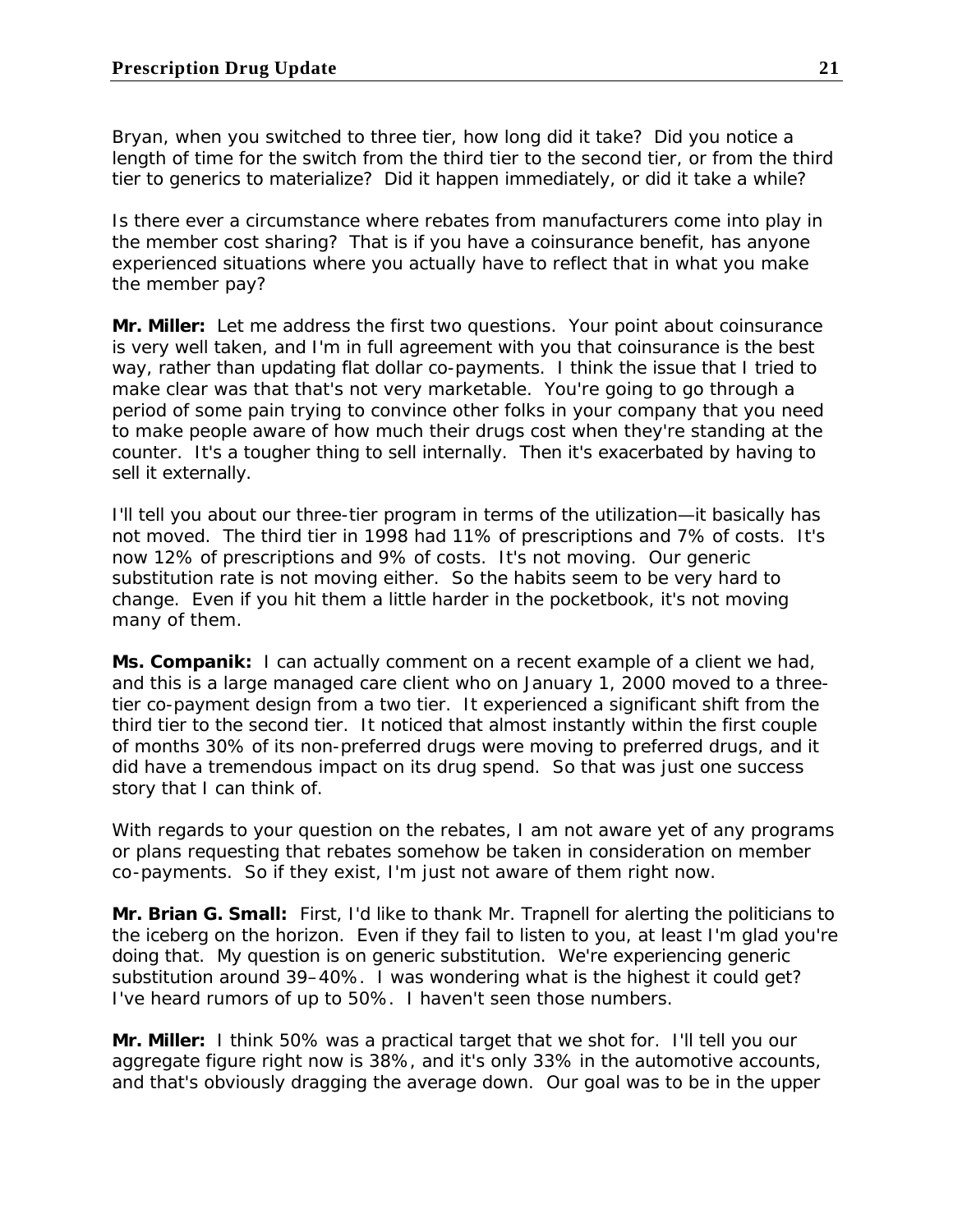forties by now, and we're not there. We tried to get it through benefit design changes and, as I said, behavior seems to be adjusting very slowly, if at all. **Ms. Companik:** Yeah. I don't have a feel for what the maximum is on that, but we definitely see some clients in the mid-forties.

**Mr. Bruce N. Vander Els:** Gordon, what I thought I heard in your presentation, correct me if I heard it wrong, was the idea that in a multiple payer system there would be more opportunities for discounts. I thought about that, and I would agree that it would be true over the short term, but I thought that what we've seen from the government in single payer systems is that over the longer term, the discounts tended to be what the government would take rather than what the providers would give. In a single-payer system, the government had a lot of potential over the longer term, given the price structure in the pharmaceutical industry right now, to be taking some fairly massive discounts relative to what the commercial drug plans are able to. Can you comment?

**Mr. Trapnell:** My observation is that whatever the design is it can be politically overridden, and that the lobbying expertise is there on the part of the manufacturers to do so, especially in the long run. I'm far from saying that even with a multiple payer system that the flexibility will be there to start with and remain there in the long run against the political pressures. But I think that with a singlepayer system, it won't be very long before we see price controls with the kind of cost increases that are likely. Price controls never work out the way their proponents expect them to. That's the only other observation I have.

**Ms. Sharon Roberts Rivais:** I wanted to share that we moved to a three-tier copayment voluntarily in mid-1999 and then more in 2000 to a lot of our large groups. We had the experience of going from about 40% to around 45% generic compliance, which was very good.

As new drugs are being moved into the third tier, or as generics become available were there isn't competition yet, and the price of these is a lot higher, so it's raising the average cost of our generics. I wanted to hear some comments from anyone on that.

**Mr. Miller:** We've seen a rise in the average cost of generic drugs, and it may be due to the very reason that you've talked about. But that's an interesting thought. I'm actually happy that you've been able to increase your substitution rate that much because we have become pessimistic that anything we do is going to have any effect anymore.